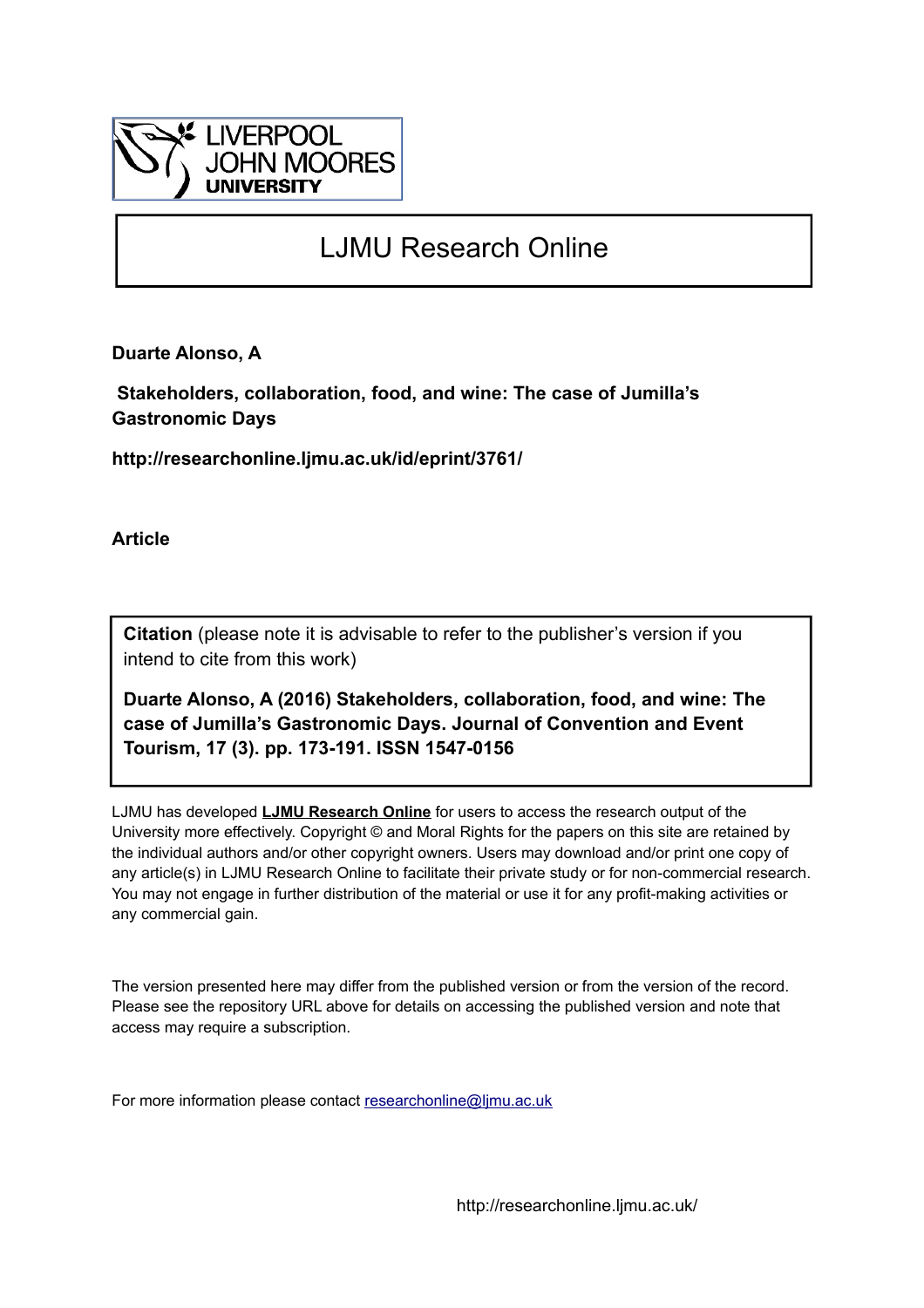## **Stakeholders, collaboration, food and wine: The case of Jumilla's Gastronomic Days Abstract**

An emerging literature on gastronomic events highlights the growing interest among academics, event organisers and development agencies in identifying potential or actual outcomes from gastronomic events. Partly in response to such interest, this study seeks to contribute to the literature on events management, studying the contribution of various stakeholders involved in the 'Gastronomic Days' of Jumilla, Spain. Semi-structured, face-toface, in-depth interviews were conducted with the managers and owners of four participating businesses to the event. The data collection was complemented through on-site visits, observations, and interviews with eight other local businesses. The findings underline the significance of collaboration among these participants to grow and sustain the event, as well as voluntary efforts by event 'stakeholders.' Importantly, a common objective was identified in the form of enhancing the image of the local products, and overall that of the region, to 'convert' residents, and also outside consumers and tourists to Jumilla's products. These findings have significant implications for Jumilla's community. In particular, the importance and efforts of a region's food stakeholders in contributing to adding value and improving the local food culture emerge as useful aspects, with potential benefits for local food growers, hospitality and tourism sectors, and residents.

**Keywords**: Gastronomic events, stakeholders, stakeholder theory, collaboration, triplebottom-line, Jumilla, Spain.

#### **INTRODUCTION**

Gastronomic events, such as wine and food festivals, are becoming a very important special interest tourism activity. Arguably, these events are triggered by growing interest in local gastronomy, which is emerging as a key contributing factor in enhancing the appeal and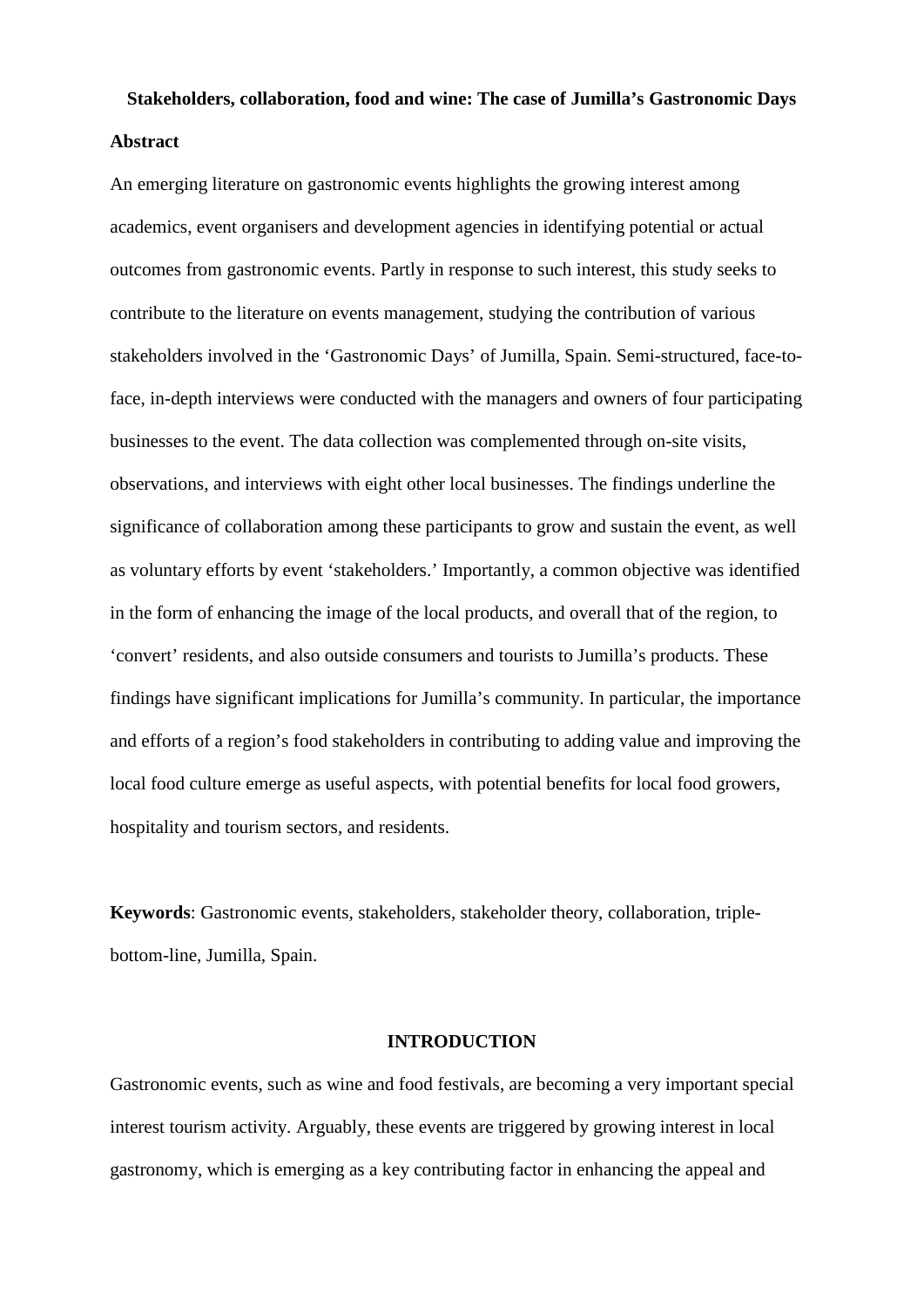development of regions, increasingly known for their culinary tourism (López-Guzmán & Sánchez-Cañizares, 2012). In the case of Spain, a country with centuries of a strong and very diverse gastronomic tradition, culinary tourism and culinary events have gained in importance. Indeed, after many decades of limited gastronomic prominence among tourists, as Spanish cuisine did not constitute a major attraction to visitors (Ravenscroft & van Westering, 2002), the situation appears to have changed significantly in recent years. Today, apart from the wide range of gastronomic offerings, numerous food festivals are organised in all corners of Spain throughout the year. Importantly, many of these festivals have been established in the last decade. These developments have been coupled with efforts and initiatives of culinary associations, including those established in recent times. For example, a national association ('Saborea España', or Tasting Spain) was created in 2009 to contribute to the development of culinary tourism in the country (Duarte Alonso, 2014). What started as a selected group of fewer than 10 culinary destinations adhering to the association has in the meantime grown to 19 [\(http://www.tastingspain.es/\)](http://www.tastingspain.es/).

Mirroring the continuous increase of gastronomic or culinary events, the literature focussing on these leisure activities has also grown massively, with many researchers making contributions from a variety of regions, countries, or research areas (e.g., Axelsen & Swan, 2010; Çela, Knowles-Lankford, & Lankford, 2007; Everett & Slocum, 2013; López-Guzmán & Sánchez-Cañizares, 2012; Mason & Paggiaro, 2012; Qiu, Yuan, Ye, & Hung, 2013; Spilková & Fialová, 2013). Studies have also examined the supply side, or festivals' stakeholders, including organisers, participating businesses and entities (Cavicchi, Santini, & Belletti, 2013).

Another side of research has attempted to identify the impacts of the festival on the local community, for instance, in terms of branding, or overall socio-economic development (e.g.,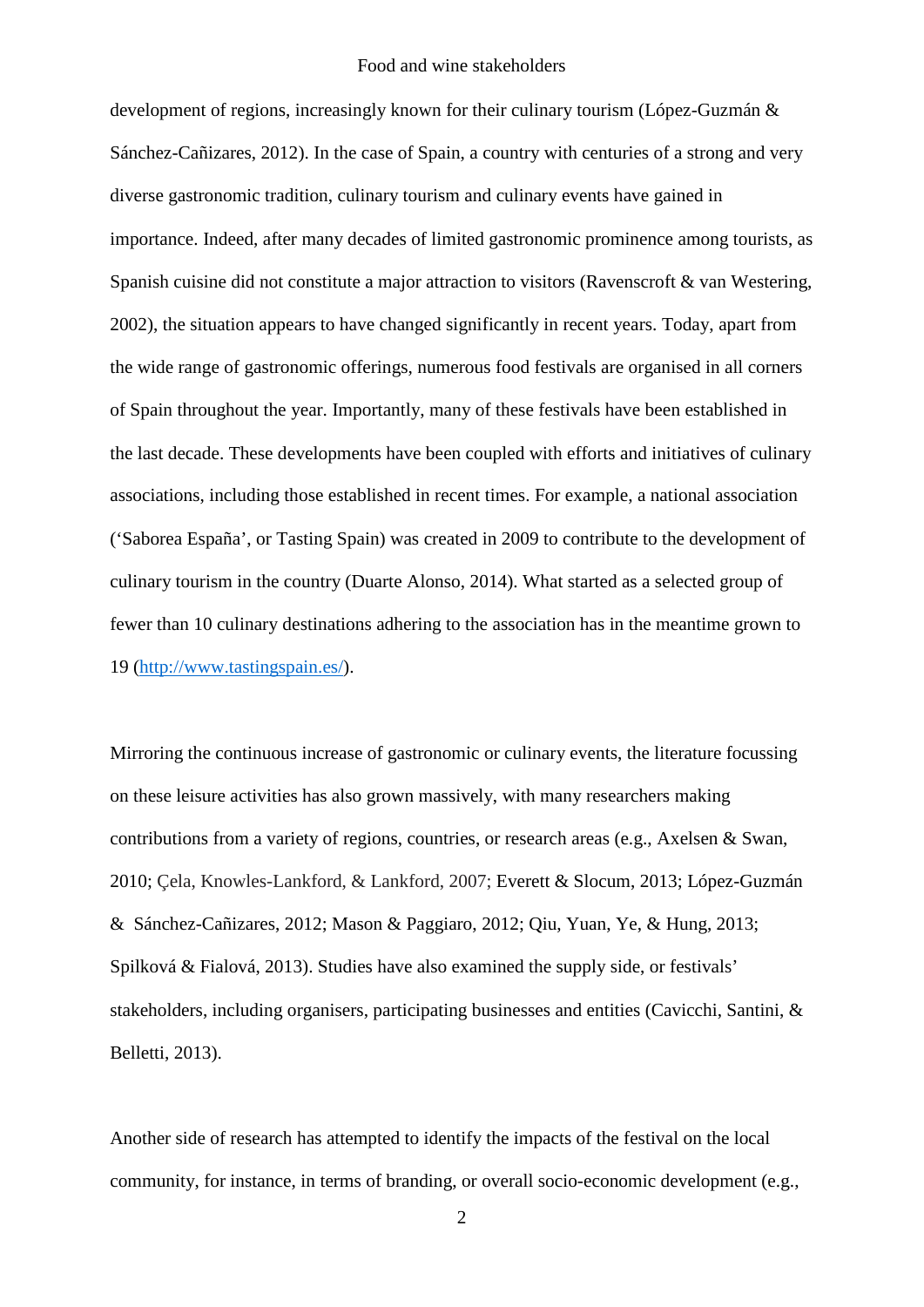Blichfeldt & Halkier, 2014). The present study is concerned with some of these impacts, in that it investigates the efforts of various festival stakeholders, and how these efforts may lead to tangible outcomes for their community. The chosen environment for the study is Jumilla's Gastronomic Days, an event which takes place in this Spanish town and its surroundings.

The links between the event showcased in the present study, the organisation (Jumilla's wine trail association), the participating businesses, and their contribution support the adoption of stakeholder theory (Donaldson & Preston, 1995; Freeman 1984, 1994, 2004; 2010; Freeman, Wicks & Parmar, 2004). Freeman (2010) defines a stakeholder as any individual or group who is either affected by or affects the achievement of a business's goals. Stakeholder theory has been used and explained in a variety of ways (Donaldson & Preston, 1995; Parmar, Freeman, Harrison, Wicks, Purnell, & de Colle, 2010), and is inextricably interconnected with ways in which a) managers ought to act, and b) corporations ought to be governed (Freeman, 1994). Moreover, the theory is based on the following premise: values are explicitly and necessarily linked to conducting business (Freeman et al., 2004). This premise strongly suggests links between the theory and different forms of conducting business ethically, including through the adoption of social capital, corporate social responsibility, and collaboration.

With regard to collaboration, the study first focuses on collaborative efforts among stakeholders involved in the showcased gastronomic event. To this end, the following research questions (RQs) are investigated:

RQ1: To what extent are stakeholders of the Gastronomic Days involved in collaboration amongst themselves?

RQ2: What might be some of the potential impacts resulting from collaborative relationships, for instance, socio-economic impacts?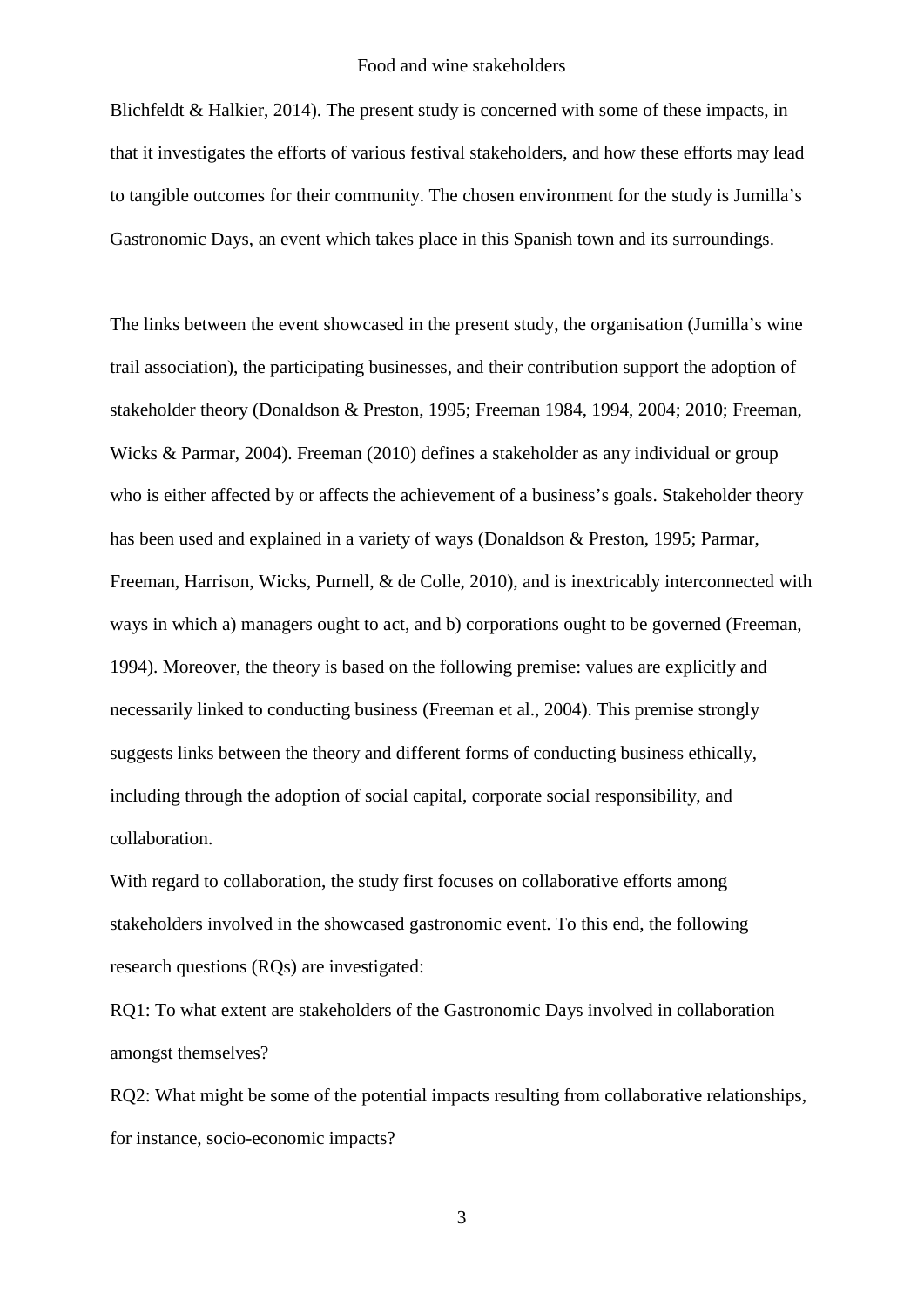The work of Hede (2007) is also valuable to the present study, in that the triple-bottom-line (TBL) is presented as an emerging concept in special event research, where food and wine festivals are also included. The TBL combines into one single framework economic, environmental and social aspects (Hede, 2007). In her research, Hede (2007) proposed two different Special Event Stakeholder Maps to participants, who were represented by both practitioners and academics. Hede's (2007) findings were then depicted in a Special Event Primary Stakeholder Map, where she separated special event stakeholders by their TBLrelated interest (e.g., economic, environmental, social). Based on respondents' feedback, the interests of three stakeholder groups (government, community groups, and residents) appear to include all three TBL domains. Further, the interests of four groups (sponsors, media, businesses, and employees) seems to match the economic and social domains, while those of two other stakeholder groups (volunteers, tourist-attendees) were perceived to be only in the social domain (Hede, 2007). Partly aligned with the concept of TBL, the aspects of long-term sustainability and social capital are considered in the formulation of the third RQ:

RQ3: To what extent do the local 'stakeholders', particularly the participating businesses, contribute to the overall wealth of Jumilla's community, including socio-economically?

#### **LITERATURE REVIEW**

## *Culinary tourism and stakeholders*

Gastronomic festivals represent a key component of the historical identify of many towns and communities (Cavicchi et al., 2013). Festivals constitute expressions of culture of the local territory, and their goals include promotion, dissemination, and the preservation of cultural heritage (Cavicchi et al., 2013). At the same time, festivals can help raise awareness of the region's heritage, such as peripheral museums, abbeys or churches (Cavicchi et al., 2013). The establishment and execution of gastronomic events and the development of culinary tourism, particularly focussing on local, more typical themes and products, rely very heavily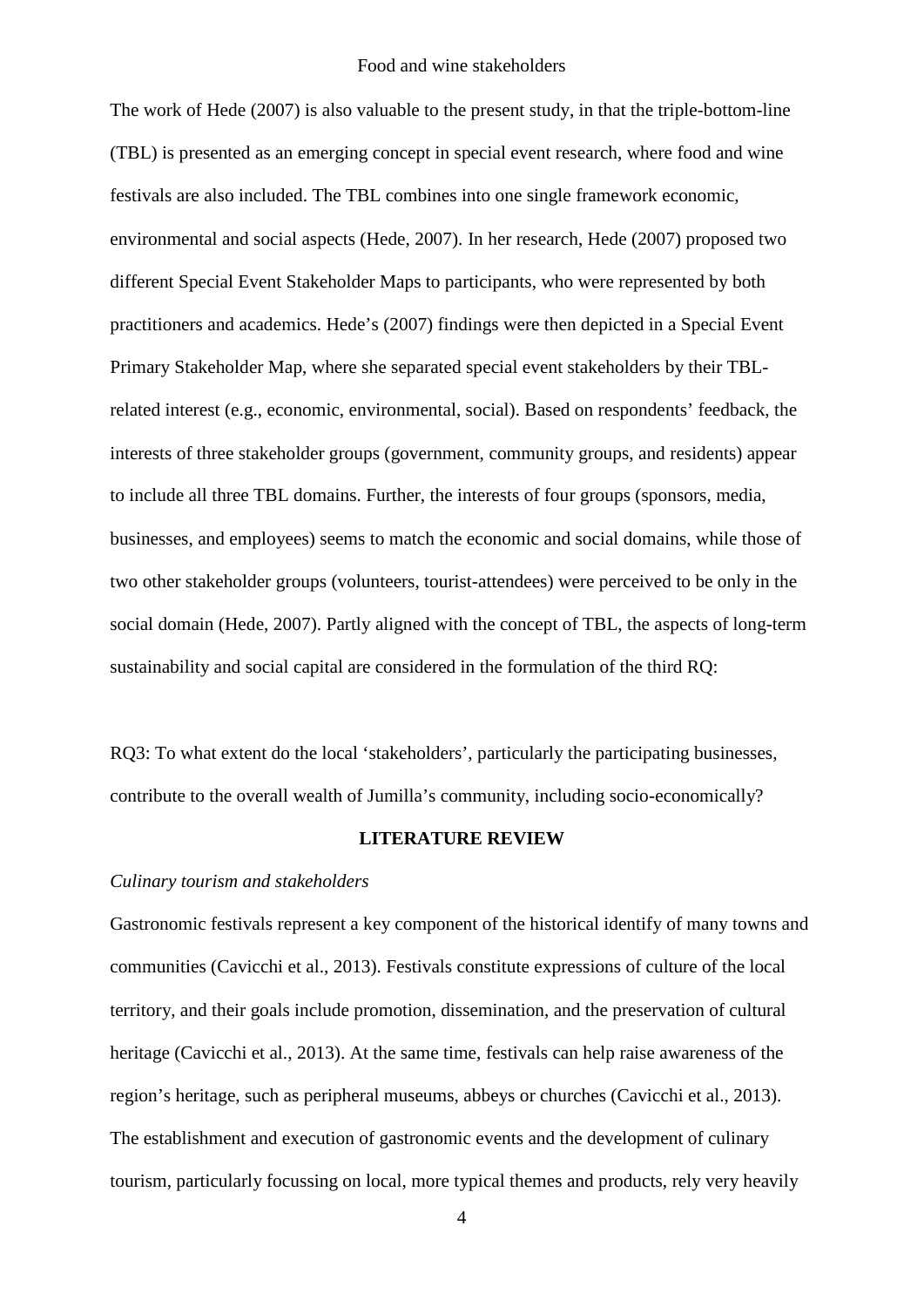on the work of various stakeholders. Cavicchi et al. (2013), for instance, underline the significant role of the hospitality sector, including restaurateurs, chefs, and bartenders, or that of producers, resellers and services, such as wineries.

While not explicitly using the term 'stakeholders', the study by Smith and Xiao (2008) clearly underlines the significance of stakeholders when they discuss the supply chain in the context of culinary tourism. Based on their adoption of supply chain theory, Smith and Xiao (2008) recognise the significance of linkages between distributors and producers. Moreover, as other forms of economic production, culinary tourism is reliant on various 'upstream' suppliers for commodities (supply chain) that are needed to create gastronomic experiences (Smith & Xiao, 2008). At the other end, or 'downstream', are the consumers (festival visitors), who are catered for by a distribution channel, composed among other key players by restaurants, festivals or markets (Smith & Xiao, 2008); together, these actors make the gastronomic experience possible. Given their significance for the present research, the various associations between stakeholders are examined in the next section through the lens of stakeholder theory. *Stakeholder theory (ST)*

According to Freeman (2004), ST asks managers to articulate a) how key stakeholders can be brought together, and b) the sense of value they can create. ST is associated with "practical concerns of managers" (Freeman, 2004, p. 230), such as ways in which they could be more effective in analysing, identifying, or in negotiating with important stakeholder groups (Freeman, 2004).

The work of Donaldson and Preston (1995) identifies four central theses linked to ST: *Descriptive/Empirical*: As the label suggests, the thesis describes corporations as a collection of competitive and collaborative interests that possess intrinsic value; this term is referred to as "valuable for its own sake" (Beardsley, 1965, p. 1). Further, the theory is used to explain or describe particular corporate behaviours and characteristics (Donaldson & Preston, 1995). The work of Kochan and Rubinstein (2000) is also insightful, in that it underlines that ST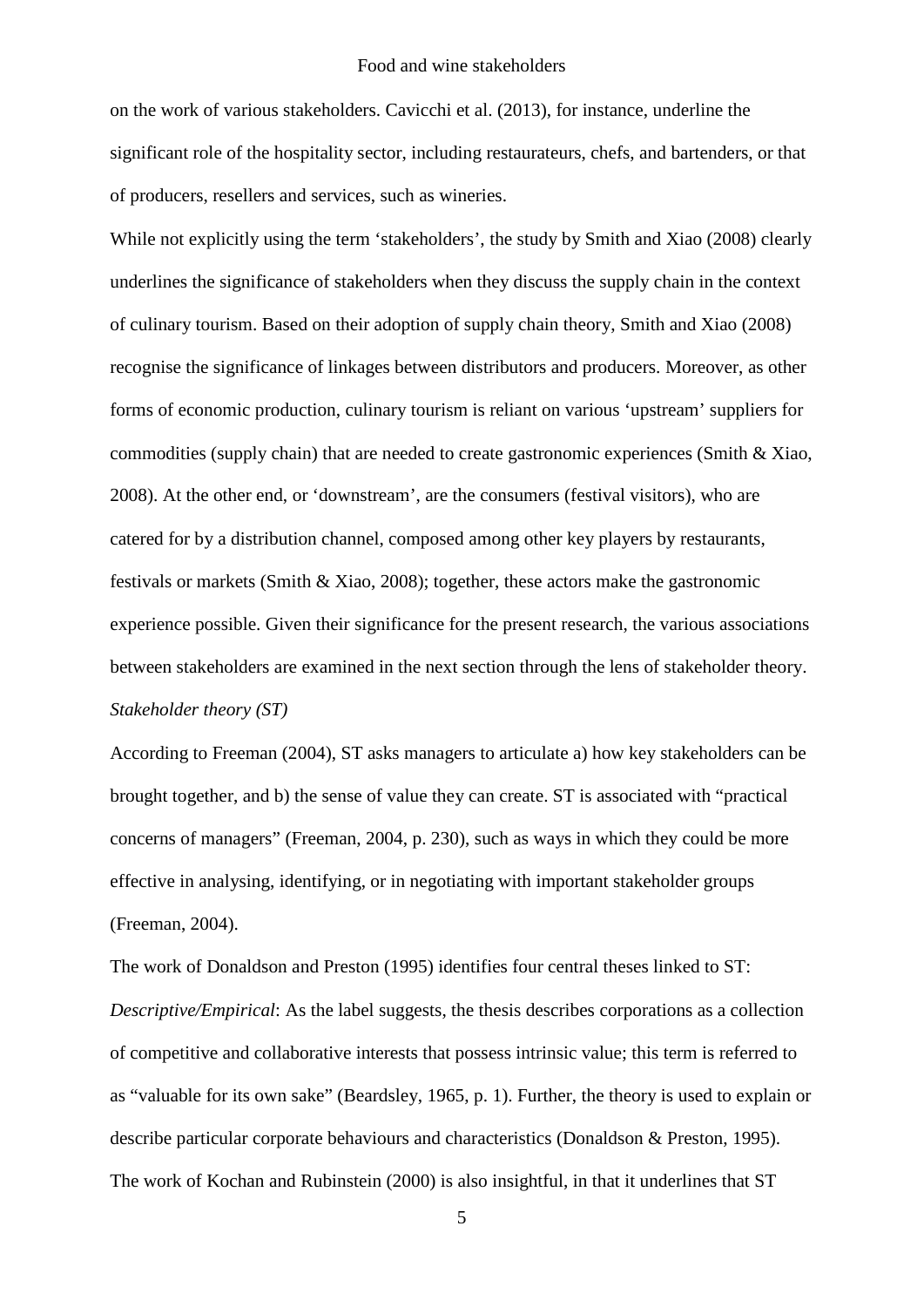should address questions that help explain what is needed for stakeholder businesses to perform effectively, last and become sustainable in the future. In this regard, characteristics and behaviours as identified by Donaldson and Preston (1995), particularly entrepreneurial traits or drive among business managers could be very significant.

*Instrumental:* This thesis refers to identifying existing connections- or lacking connectionsbetween stakeholder management and the accomplishment of traditional corporate goals, such as growth or profitability (Donaldson & Preston, 1995).

*Normative*: The acceptance of two fundamental ideas form the basis of this thesis: 1) Stakeholders are groups or people with genuine interests in substantive or procedural aspects of corporate activities; 2) these "interests are of intrinsic value" (Donaldson & Preston, 1995, p. 67), whereby stakeholders merit consideration 'for their own sake,' and not simply seeking to further the interests of other groups, such as in the case of a company's shareholders. *Managerial*: In essence, ST goes beyond only helping predict cause-effect relationships or describe current situations; in fact, it recommends practices, structures, and attitudes constituting stakeholder management (Donaldson & Preston, 1995).

## *ST in the context of events*

Earlier event management research has discussed the potential usefulness of ST to study festival organisers. For example, a study of a music festival (Andersson & Getz, 2008), sought to address festival stakeholder issues, management strategies, and the potential sustainability of the event. Andersson and Getz (2008) also refer to Freeman's (1984) conceptualisation of ST, when the author provides a framework depicting the links between the firm (at the centre) and the different stakeholders (around the firm). These stakeholders include owners, suppliers, employees, competitors, customers, governments, and local community organisations.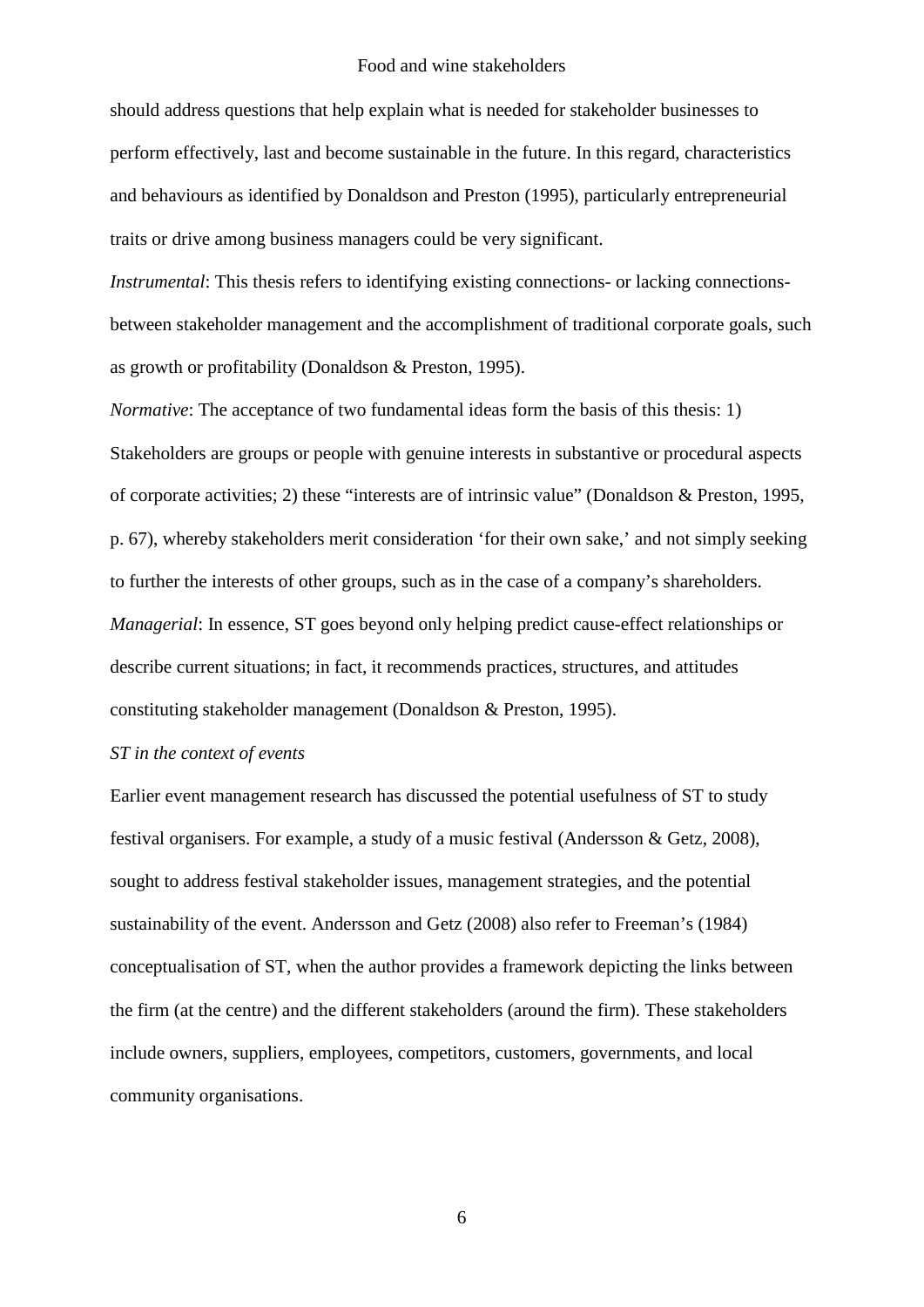ST has also been used in the context of wine and food festivals. In this domain, Hede (2008) highlights the significance of festival-participant relationships. First, the author acknowledges that, while the theory proposes that all stakeholders are important in the same way, relationships between the 'central organisation' represented by the food and wine festival, and the food, hospitality and wine industries is critical to its success. Importantly, to achieve effectiveness, relationships between this central organisation and its stakeholders have to be reciprocal (Hede, 2008). Thus, in the case of a food and wine event, the organising entity, represented by a food and wine trail, a wine association, or a designation of origin, not only has a vested interest in showcasing the best products of the region, but also in providing a memorable experience. As some studies suggest (e.g., Cole & Chancellor, 2009; Robinson & Clifford, 2012; Tanford, Montgomery, & Hertzman, 2012), the provision of valued tangible as well as intangible elements could generate attendance, repeat visits, more sales, or overall enhanced destination image. Moreover, such provision heavily depends on the synergies among stakeholders, or between the participating businesses and the 'central organisation' Hede (2008).

Furthermore, while festivals are intended to support the food, hospitality and wine sectors, they are also dependent on these sectors to achieve their own sustainability (Hede, 2008). Earlier work by Hede (2007) explains the links between TBL and ST. Based on the theory, the author proposes that, by emphasising the economic, social, and environmental effects of events (TBL), these can then be managed to improve the outcomes of those stakeholders involved. In her research, Hede (2007) also recognises that, while tourism research adopting ST can be applied to special events, the notion of collaboration and stakeholders among individuals or groups has not been extensively promoted in the domain of special events.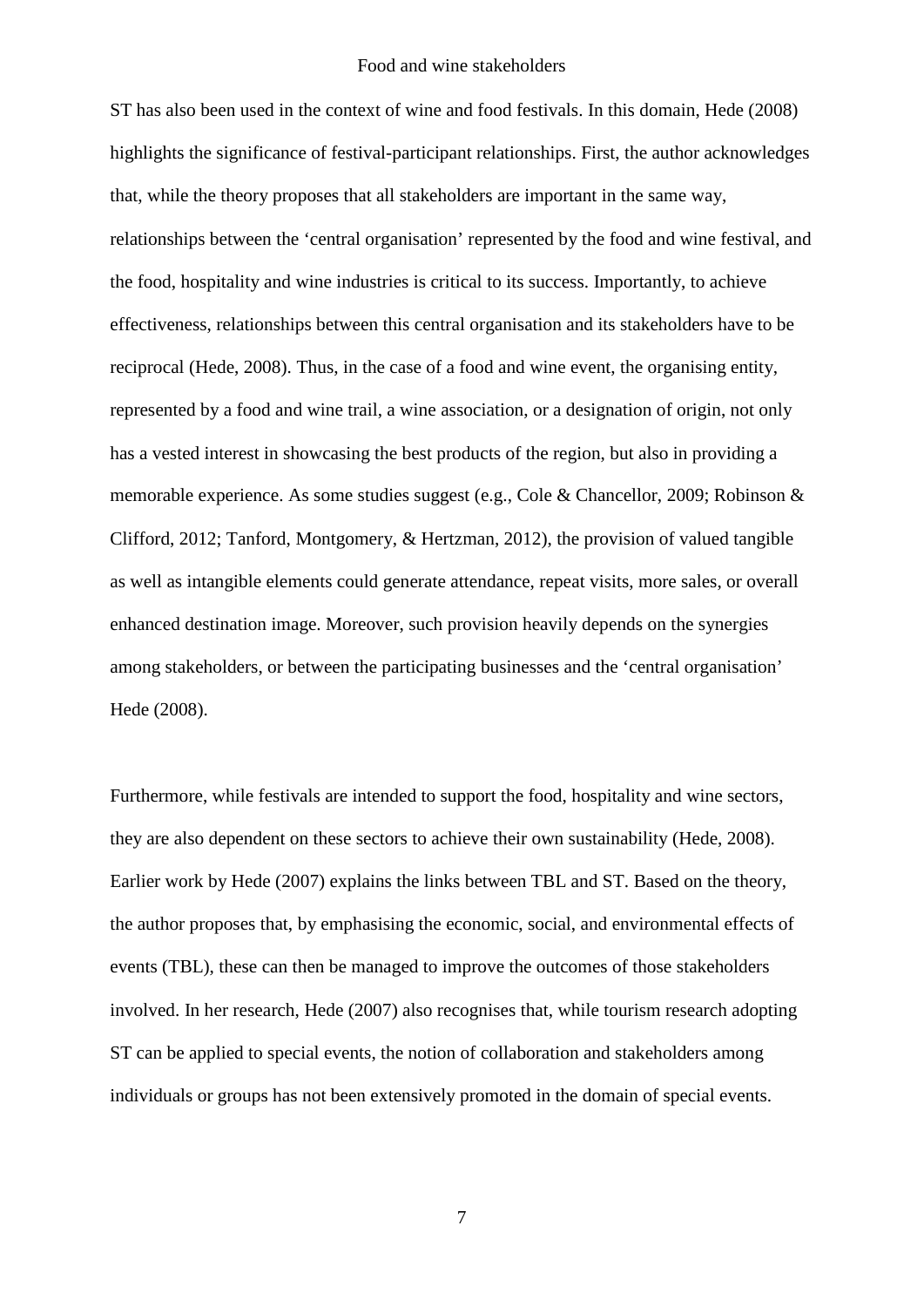The present study seeks to address this important point. In doing so, the study adopts ST to examine the extent of collaboration among food and wine event stakeholders. In addition, the study investigates ways in which food and wine stakeholders contribute to the welfare of their community.

## *Summary of Jumilla and the studied event*

Jumilla is a town located in the region of Murcia, Spain (Figure 1). Contact established with Jumilla's town hall in 2014 confirmed that 25,710 residents live in the town. The study was conducted during the eighth edition (2013) of Jumilla's Gastronomic Days. The event runs between November 1 and December 1 each year. Further, it is supported by the local wine trail association, and by the participation of local businesses, such as wineries, olive groves and restaurants. Based on information gathered during the study, during the five weeks, restaurants offer special menus, showcasing local gastronomy and wines, while wine bars and cafés offer tapas and drinks that also emphasise the local products, particularly wines. Similarly, participating wineries and olive groves provide tastings, sometimes combined with tapas or other small dishes. At the same time, there are educational activities, including small tours around wineries and olive groves.

## Figure 1 about here

Subsequent contact established with Jumilla's town hall (September of 2015) to learn the approximate numbers of outside visitors patronising the event. However, the information the town hall provided combined visitors to both the Gastronomic Days and 'Music among Wines', an event mainly celebrated at local wineries each year, between May 30<sup>th</sup> and July18th. The data received states that, in 2011 an estimated 1,181 people participated at both events. This number increased in 2012 (1,375 visitors), and then declined in 2013 (1,050). While seemingly modest, these numbers are collected by the local tourism office, and may not necessarily capture all visitors to the Gastronomic Days. Participants of the present study recognised that the event was increasingly attracting more outsiders, particularly from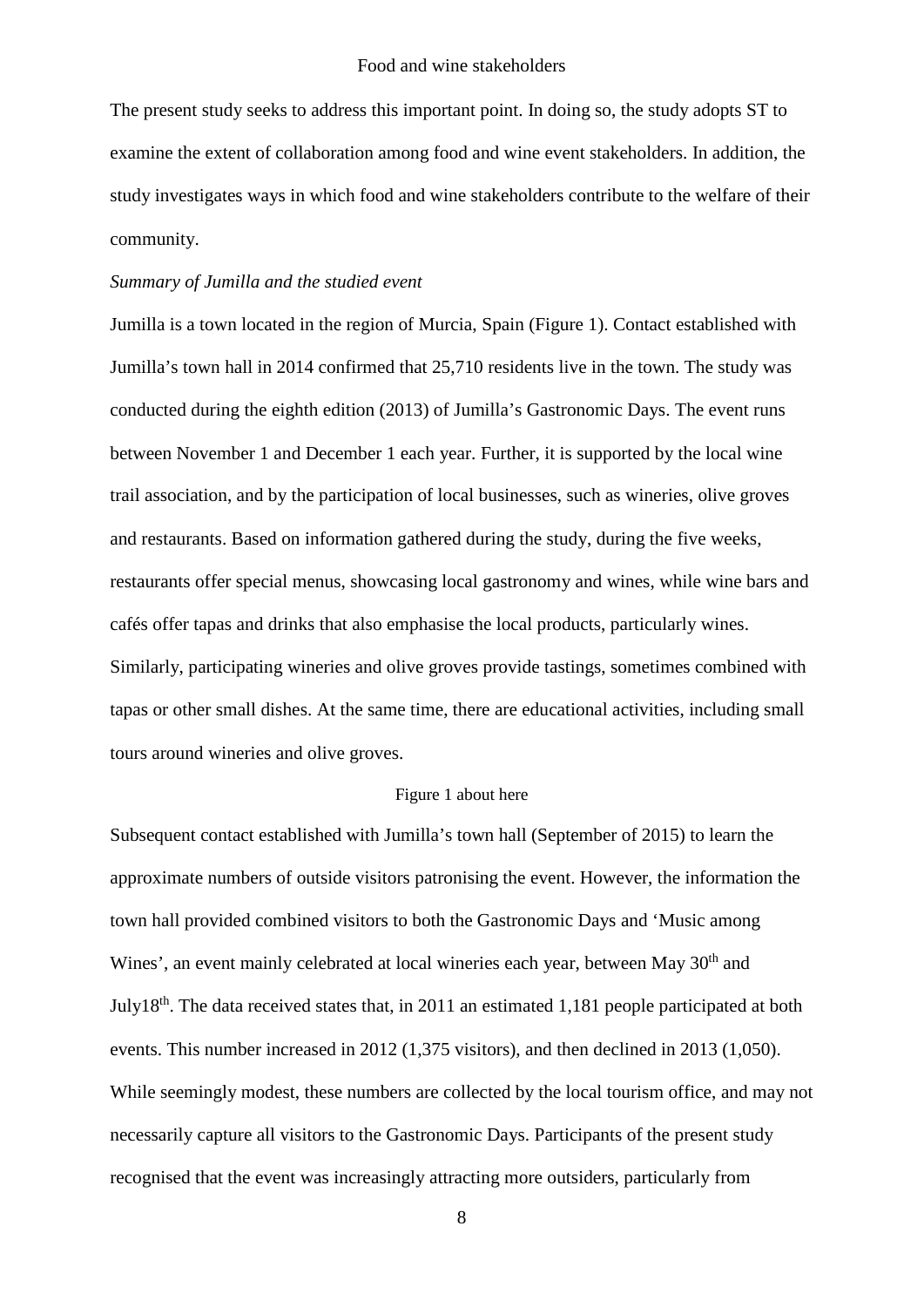Murcia, some 70 kilometres away. Participants also acknowledged that the Gastronomic Days were beneficial in terms of increased onsite consumption and sales. Indeed, the timing of the event allowed businesses, including restaurants and wineries to 'accumulate' revenues in anticipation of the month of January, which is generally viewed as very modest in terms of visitor numbers.

Reflecting figures of other parts of Spain, it was found that, in 2014 the unemployment rate in Jumilla was around 30%. While culinary tourism or events may not entirely alleviate socioeconomic problems, these activities can, however, have a positive influence on the local community, the region, and broadly on society. Some of the potential benefits include a) creating seasonal work for unemployed individuals, or keeping existing jobs, b) help sustain the livelihood of local families, c) help maintain existing food preparation and food production cultures and traditions, and d) improve the image of the region as a gastronomic destination.

#### **METHODOLOGY**

## *Theoretical framework*

The definitions, conceptualisations, and the central theses of ST suggested in the literature (e.g., Donaldson & Preston, 1995; Kochan & Rubinstein, 2000) appear to apply in the case of the showcased event, particularly given the involvement of different stakeholders. More specifically, based on ST's theses (Donaldson & Preston, 1995), as well as on research highlighting different stakeholders of culinary tourism (Cavicchi et al., 2013; Hede, 2008), Figure 2 provides a conceptualisation of these two elements in the case of Jumilla's Gastronomic Days. As illustrated, the wine trail association is assumed to be the 'firm' in this research, as it is the driving force behind the management and execution of the event. Previous research (Jawahar & McLaughlin, 2001; Kochan & Rubinstein, 2000) illustrates that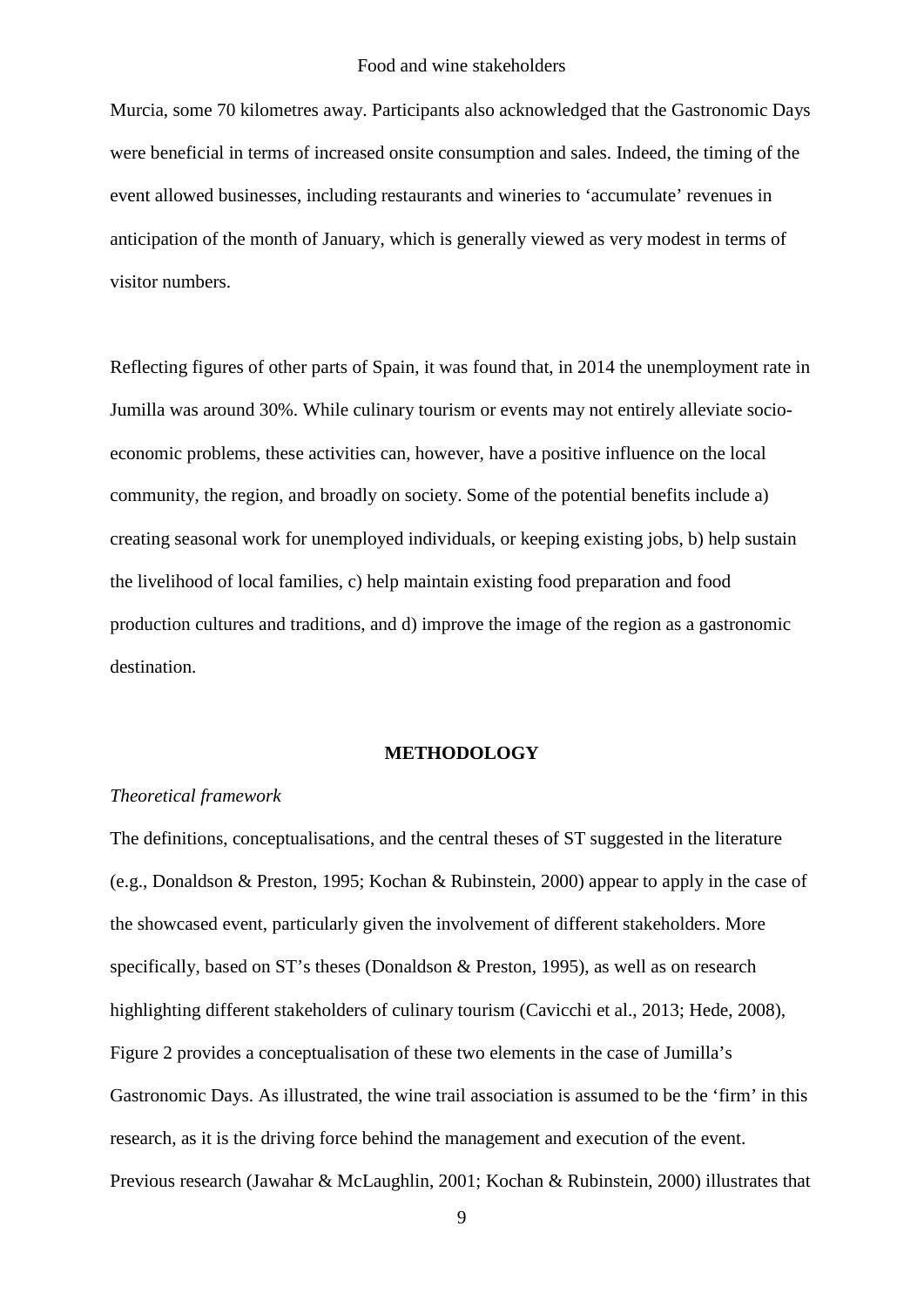the corporation can take different forms, with 'the firm' or 'the organisation' being the adopted terms in place of the corporation. In addition, given their involvement and potential contribution to the event and the local community in various ways, the participating businesses are regarded as the event's main stakeholder group. Together, these stakeholders associated with and participating at Jumilla's event will be investigated through the lens of ST.

## Figure 2 about here

## *Methods and data collection*

Aligned with previous research, where ST is considered to study stakeholders in special events (e.g., Hede, 2007, 2008), the present study adopts ST framework in the context of Jumilla's Gastronomic Days. In addition, the usefulness of TBL, also referred to in Hede's work (2007) is considered and incorporated. As outlined in the afore-mentioned research questions, the main themes under examination relate to the extent of stakeholders' collaborative relationships, perceptions of the impacts of such relationships, and contribution of the participating businesses to the local community.

In order to explore these themes in-depth, a qualitative research approach was chosen. First, an Internet search identified Jumilla's Town Hall, as well as other websites, including that of the local wine trail association [\(www.rutadelvinojumilla.com/v2/ing/\)](http://www.rutadelvinojumilla.com/v2/ing/) and other local businesses. These sources contained information related to the event, and the names of various participating businesses. Second, to learn more in-depth about Jumilla's gastronomic event and its stakeholders', a decision was made to complete the data collection stage on-site, that is, at businesses' premises. Third, and for the same reasons, initial contact was established by email with 11 businesses identified in the event's website as participants. The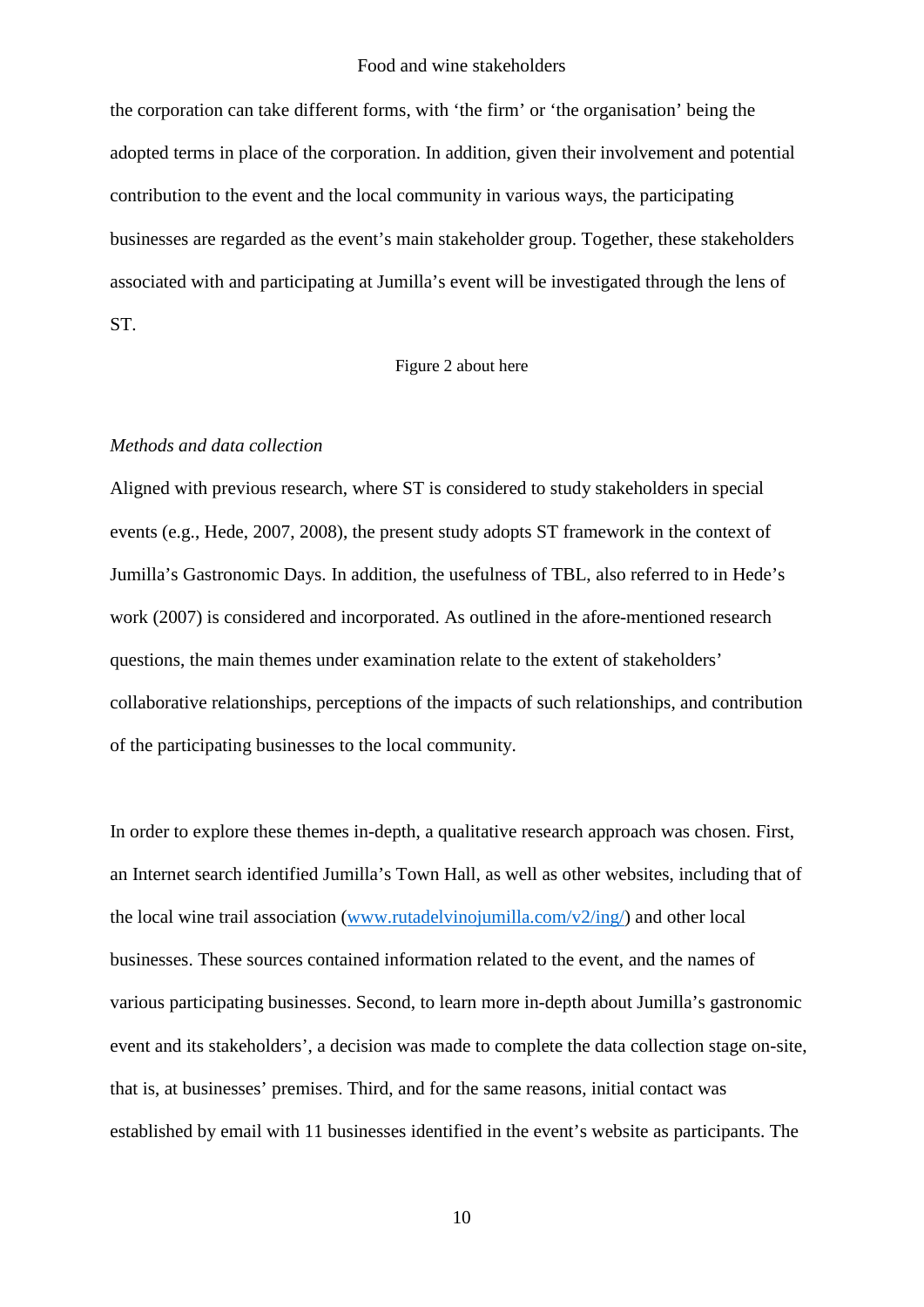owners and managers of four of these businesses, two wineries, one olive grove and one restaurant replied and accepted the invitation to partake in the study.

Following the researcher's travel to Jumilla in mid-November of 2013, semi-structured, faceto-face, in-depth interviews were conducted with the owners and managers of these businesses. Various studies investigating opportunities and challenges of events (e.g., Hall & Sharples, 2008; Hede, 2007), as well as TBL in the context of events (Hede, 2008) were consulted in designing the interview questions. For example, and aligned with RQ1, respondents were invited to comment on the state of collaboration among the participants to the Gastronomic Days: "Please indicate the level of collaboration, if any, which exists among the different businesses participating in the Gastronomic Days." In addition, one question sought to learn the perceived impacts from collaboration: What benefits, if any, are resulting from collaboration among the different participating businesses? Another question asked respondents to comment on the ways in which their business contributed to the local community: "To what extent, if any, is your business contributing to the well-being of the local community?" Together, these questions were perceived to identify elements associated with the areas under investigation, including collaboration among the stakeholders, impacts, and contribution to the local community.

Clearly, compared to the nearly 33 businesses that are involved in the Gastronomic Days, the number of participating businesses in the study (four) is limited, and therefore, the overall results are treated with caution. However, earlier research conducted on wine tourism development (Wargenau & Che, 2006) underlines the usefulness and validity of a reduced sample of participating businesses. Despite the acknowledged limitation in this study, the four businesses represent a very important informant group. All these respondents have at least one decade of experience working in Jumilla, and are therefore are very knowledgeable about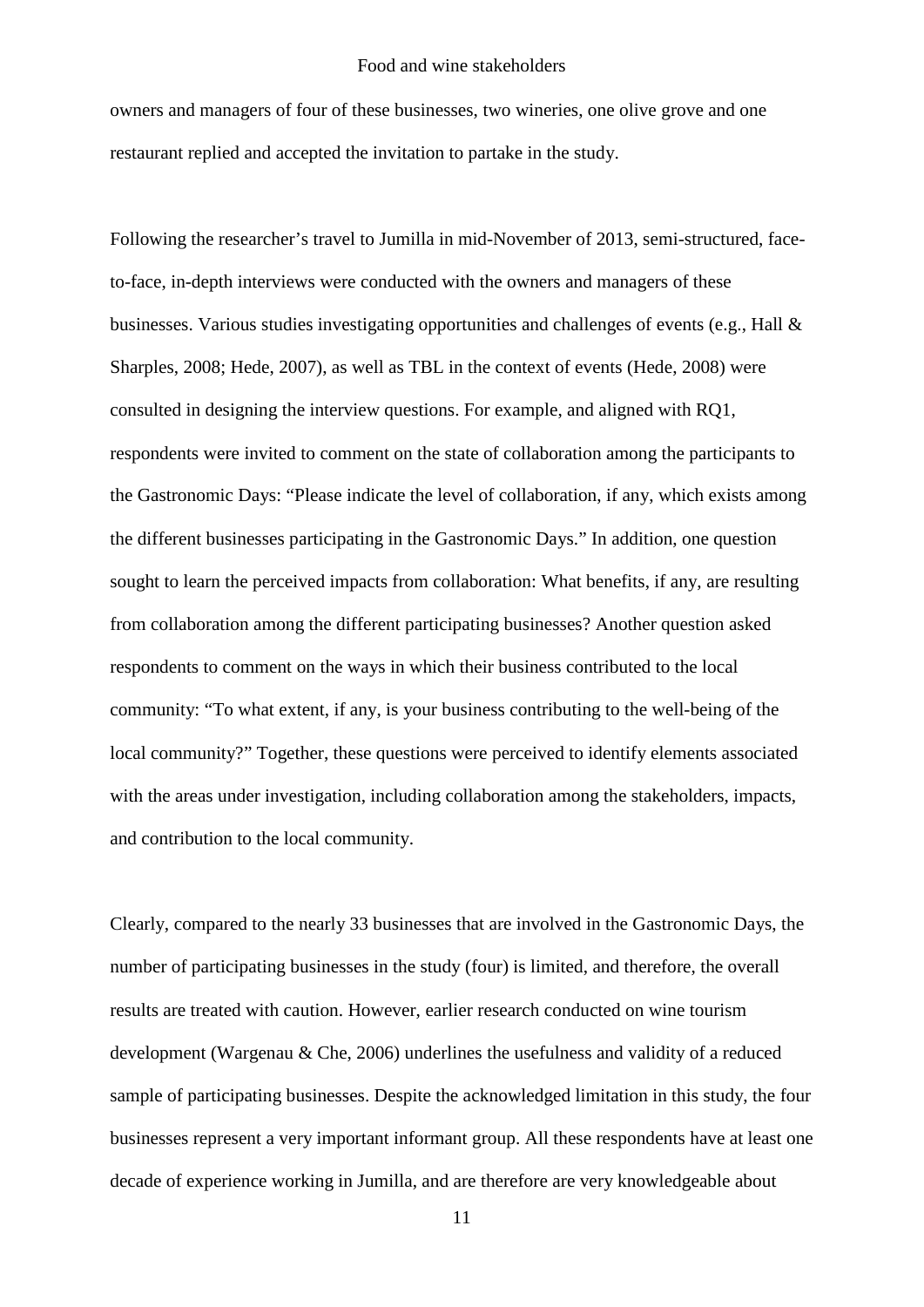their business, community, and the event. Importantly, the four businesses have been participating in the event since its establishment. At the time of the interviews, the restaurant owner was the chairperson of the local wine trail association, the entity organising Jumilla's Gastronomic Days. In the case of the olive grove, this family business is now run by its fifth generation of family entrepreneurs. Further efforts were made to gather data from other event participants; however, despite direct communication from the chairperson to the wine trail association's members, no further participations were attained while the researcher visited Jumilla.

All interviews were conducted in separate days, in Spanish language by the researcher, who is bilingual (English-Spanish), and recorded in audio files with respondents' agreement. Two of the four interviews were approximately 120 minutes long, a third 180, and the fourth at the olive farm took place an entire afternoon. In this case, the interview time included a visit to the over 300-hectare large olive grove. The travel to Jumilla over a five-day period was also complemented by visits to other businesses, such as local restaurants, olive groves, wineries, and one food cooperative, which grows a local pear variety used in local recipes, including by the participating restaurant. An additional eight interviews were conducted among these businesses. While these respondents acknowledged that their businesses did not take part in the event, the comments gathered provided additional and valuable insights about local gastronomic/food stakeholders and their views on their businesses' involvement, including through socio-economic contributions. Furthermore, in the cases of three local restaurants, one olive farm and one winery, the respondents considered becoming part of the gastronomic event in future editions. The average time of each of these complementary interviews was 40 minutes.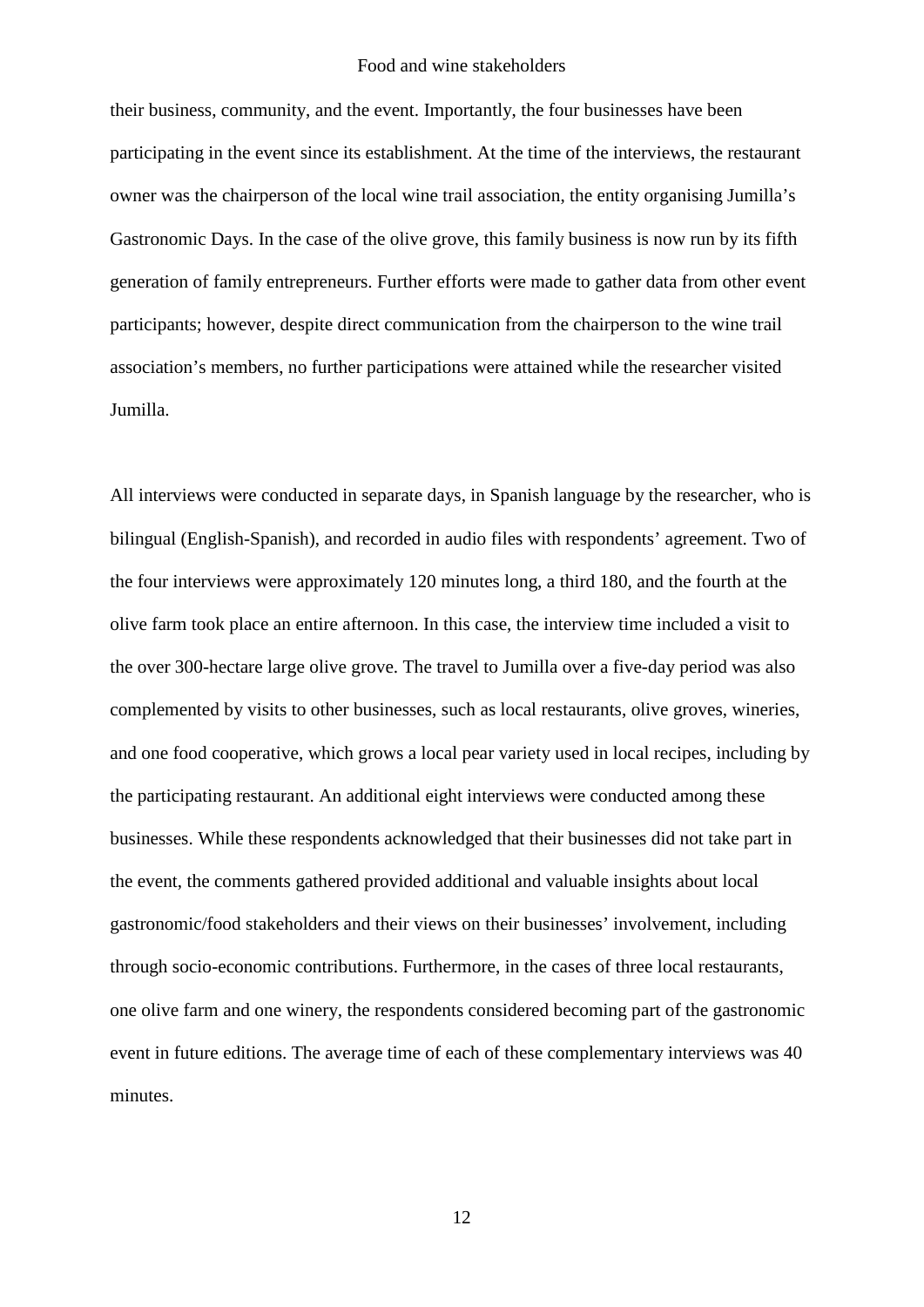The content of the interviews was transcribed verbatim, and translated back into English by the researcher. Table 1 provides a break-down of all the participants, both the group involved in the event, and those not involved at present; the table also shows how respondents' comments were labelled in the following sections.

Table 1 about here

#### **RESULTS**

## *Collaboration: Extent and impacts*

In regards to the examined research questions, collaborative interests among participants emerged as a key element, with all four participants strongly emphasising the different benefits that had already been achieved, as well as those that were not tangible, but nevertheless contributed to the benefit of all participating stakeholders. First, as the leader of the local wine trail association, R1 stated:

*"As the chairperson of this wine trail, I have always believed that union is very important… We have realised that, by being united, we are much stronger. This wine trail has grown because there has been union among participating stakeholders. I have tried to serve as a link between the wineries and other participating businesses, and we have obtained important achievements as a result of our union. I have completed much of the work involved in the association myself… my personality pushes me to motivate others to complete tasks, to achieve goals."*

Based on comments gathered among other participants, the leadership role taken by R1 had positive impacts, particularly in bringing other stakeholders together. Indeed, during the interviews participants referred to R1's year-long commitment to organise meetings at his restaurant, devoting time and energy to help establish a wine tourism and gastronomic culture and foundation. This overall finding is in alignment with ST, namely, concerning the descriptive/empirical thesis (Donaldson & Preston, 1995). Further, the connection between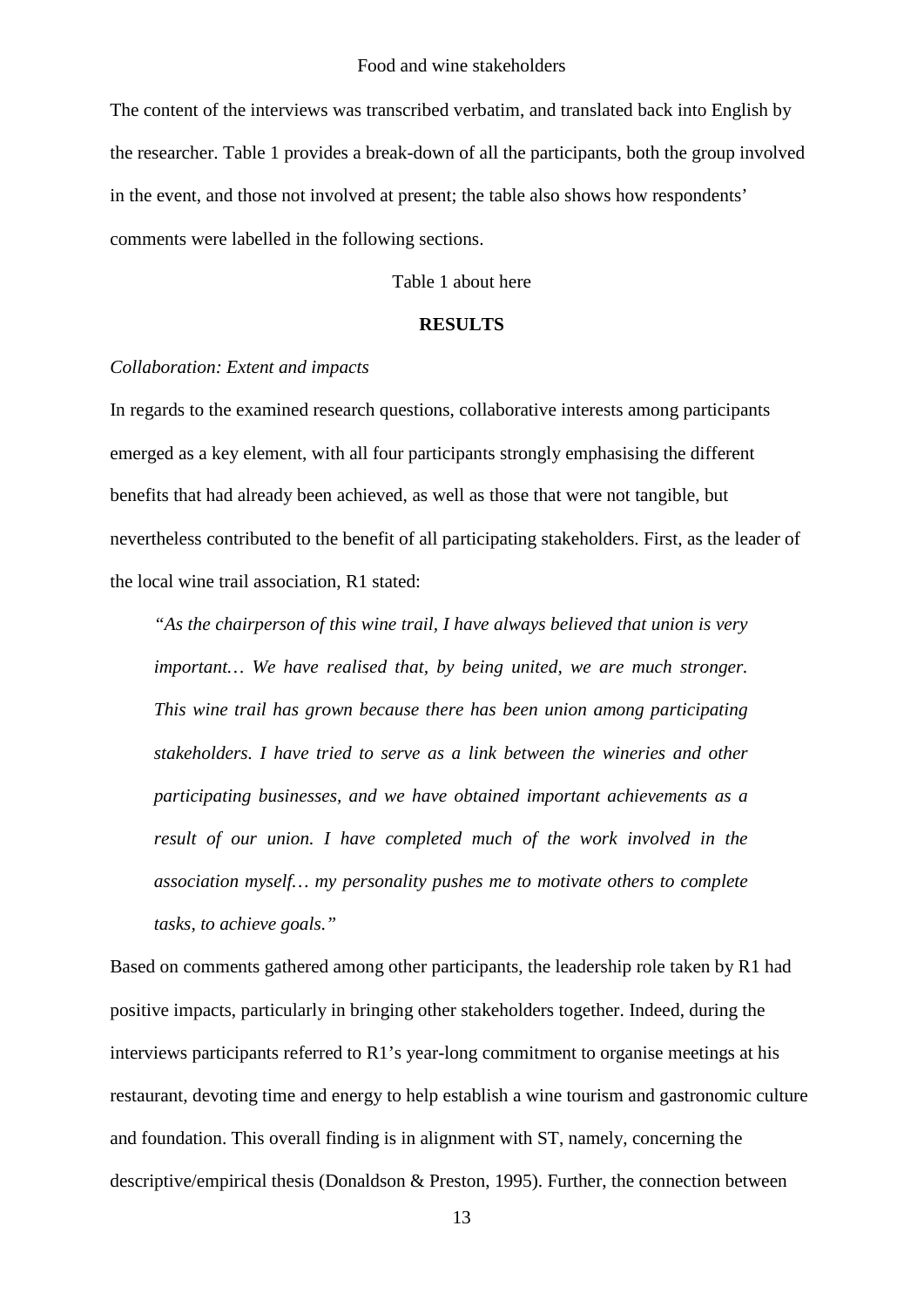respondents' involvement and intentions to achieve goals through the celebration of the festival and culinary tourism, and that of stakeholder management suggest alignment with the instrumental thesis. According to Wood and Gray (2000), given that collaboration focuses on objectives, those engaged in collaboration should make decisions or 'act.' Such intention to act also has implications for stakeholder management, and for the achievement of goals, a fundamental one being the contribution toward the socio-economic development of Jumilla's community and region.

These collaborative relationships also appear to be in agreement with various aspects related to TBL, as discussed by Hede (2007). OF1, for instance, acknowledged: *"Our olive grove, [Name of] winery and [Name of] restaurant form a 'natural' gastronomic route."* The respondent further explained how these businesses were taking advantage of their proximity, working together to offer a food and wine trail located in the outskirts of Jumilla, thus, serving as a link between the rural area and the town, where other attractions, both gastronomic or historic/architectural, are located. The significance of collaborative stakeholder relationships within members of the wine and food trail became evident among other respondents, with W1 recognising:

*"We also collaborate with other wineries, especially with those integrated in the local wine route, generating ideas, organising events, etc… We also offer an activity involving wine tasting and food pairings, whereby one of the restaurants participating in the wine route visits us to conduct a wine tasting and pair the wine with tapas it has prepared… we are always looking for ways to collaborate with businesses that belong to or are associated with the wine route... Building synergies with other members of the wine route is important for us; collaborative activities have grown in the last few years. Increasingly, we receive requests from wine trail members for different activities; we are*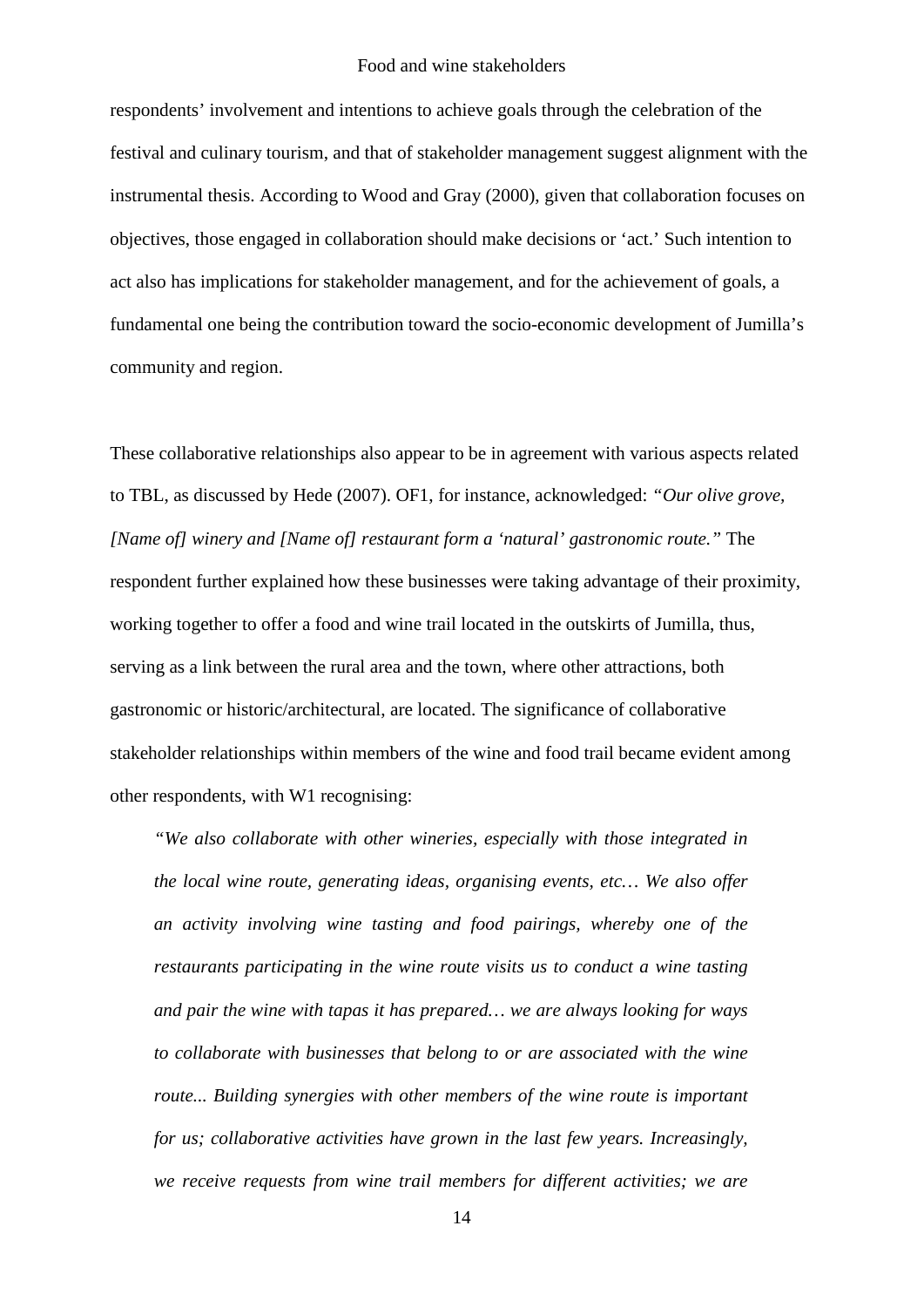*also interested in doing more because these forms of collaboration also represent or add value to consumers' experience..."*

This respondent's perceptions are strongly associated with the aspect of reciprocity Hede (2008) mentions as paramount in order to build effective relationships. Reciprocity is also highlighted by W2's comment, as well as the potential to achieve some of the elements of TBL, particularly socio-economic sustainability: *"We have our internal stakeholders, who are not investors but grape growers providing us with the 'raw product' to make wines. They have always supported the initiative to be involved in Jumilla's wine route. In fact, they are heavily involved in the (wine route) project. For example, when we receive requests for vineyards visitation, our members regularly ask us to send people to their own vineyards, and a very high percentage is very supportive of our wine tourism project."*

The comments from various participants also identified opportunities to link the 'organisation', as well as Jumilla's food and gastronomy well beyond Murcia's or even Spain's borders. Regarding this aspect, R1 mentioned that through networking with local government officials, the event- and Jumilla's wine and gastronomy- are now being promoted outside Spain, including in the Czech Republic, where the Spanish ambassador was disseminating information pertaining to these offerings. In addition, OF1 also indicated his business's contribution in a similar way: *"Tourism is one of the themes I am passionate about. When we go to promotional campaigns at a fair, we always invite people to visit us, to come here so that they learn about this area..."*

Given the apparent high degree of collaboration among businesses adhering to the Gastronomic Days, as well as the benefits accrued, not surprisingly, a high degree of interest was perceived among various, currently non-participating businesses. This finding also suggests the 'collateral' impact resulting from collaboration. The finding also underlines the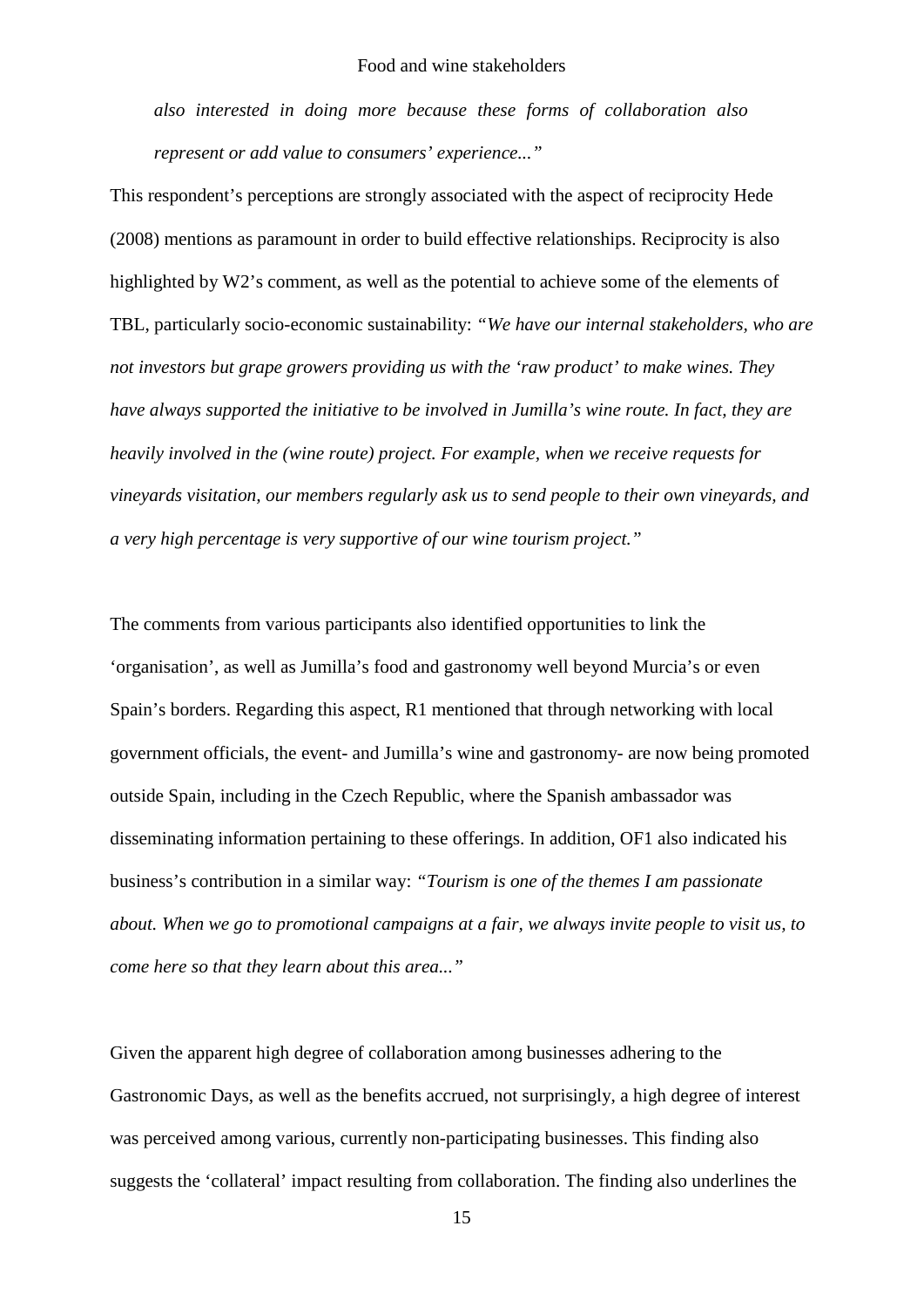significance of existing positive relationships between the 'organisation' (Jumilla's wine trail association), and the different stakeholders, both participants and non-participants, and is aligned with the work of Hede (2007, 2008). For instance, during the interviews several restaurateurs (R2, R3, and R4) whose businesses were not part of the wine trail at the time the study was conducted expressed their interest to partake in future editions. The opportunity to showcase their facilities and products, together with the potential to generate more business were at the centre of their motivations to join the trail. CO1 recognised business opportunities from opening the cooperative to visits from groups, including business people interested in learning, consuming and buying the region's products. While CO1's cooperative was not participating in Jumilla's Gastronomic Days, he underlined the importance of and the linkages between the local food production, the local gastronomy, and the event.

Due to such limitations as lack of facilities, or perceived marginal gains from opening to the public, OF2, OF3, W3, and W4 were currently unable to join both the trail and event. However, they recognised the importance of the 'organisation' or wine trail association and its initiatives to strengthen Jumilla' gastronomic identity.

#### *Stakeholders' contribution to Jumilla's community*

The content of the interviews identified respondents' contributions to their community, and various links between their comments and some of the theses of ST proposed by Donaldson and Preston (1995). For example, the usefulness of the normative thesis emerged, with some of the responses underlining a genuine interest in practical and procedural aspects, particularly in their efforts to improve the burgeoning local culinary tourism industry. This apparent genuine desire and intention to contribute to Jumilla's increased recognition was another key emerging thread in the present study.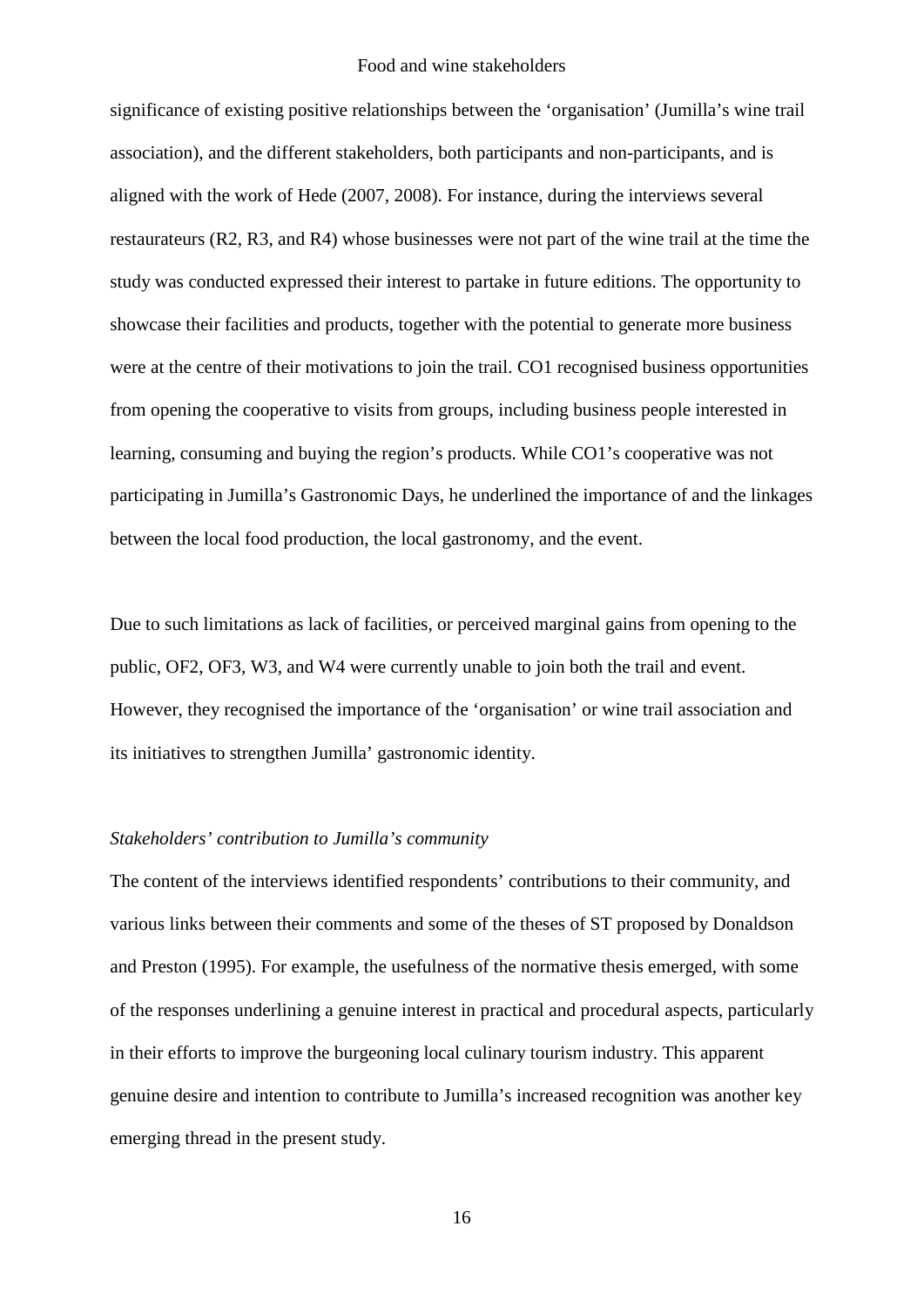In terms of the food products featured both by the hospitality and local food producing organisations, CO1, W1, W2, OF1, and R1 interchangeably mentioned the cases of the locally grown Ercolini pear, the higher quality of the local olive oils, the diversification of olives into other products (soaps, beauty products, tapenades, etc.), as well as the Monastrell grapes, the base for the increasingly popular [Monastrell] wines. Together, these products directly and indirectly contribute to Jumilla's prosperity, including by providing work, both in the production fields and in hospitality operations, in promoting the region, particularly helping position Jumilla as a culinary destination.

In the case of the Ercolini pear, CO1 explained that, originally from Italy, this food gained designation of origin (DO) status, a certification that producers obtained following specific quality standards, in this case, prescribed by the local pear producers' cooperative. CO1 agreed that pear growing helped maintain primarily small productions predominantly owned by families residing in the town/region. The DO certification also helped identify Jumilla as a food producing region. Further, the participant referred to the traditional value to showcase the pear in Jumilla's gastronomy, for instance, as a local dessert. This point was supported by R1, a key informant, with many years of experience leading the local wine trail and one of Jumilla's most known a-la-carte restaurants: *"… we feature the Ercolini pear in our restaurant's menu, poached in two different wines."*

The aspects highlighted by the normative thesis (Donaldson & Preston, 1995) were also apparent through specific initiatives designed to enhance the profile of Jumilla's gastronomy, its culinary tourism, thus, illustrating participants' contribution to the region. R1 commented on the developments of the local wine trail, and the wider socio-economic implications: *"…since we started with the wine trail some 10 years ago, I was looking to growing my*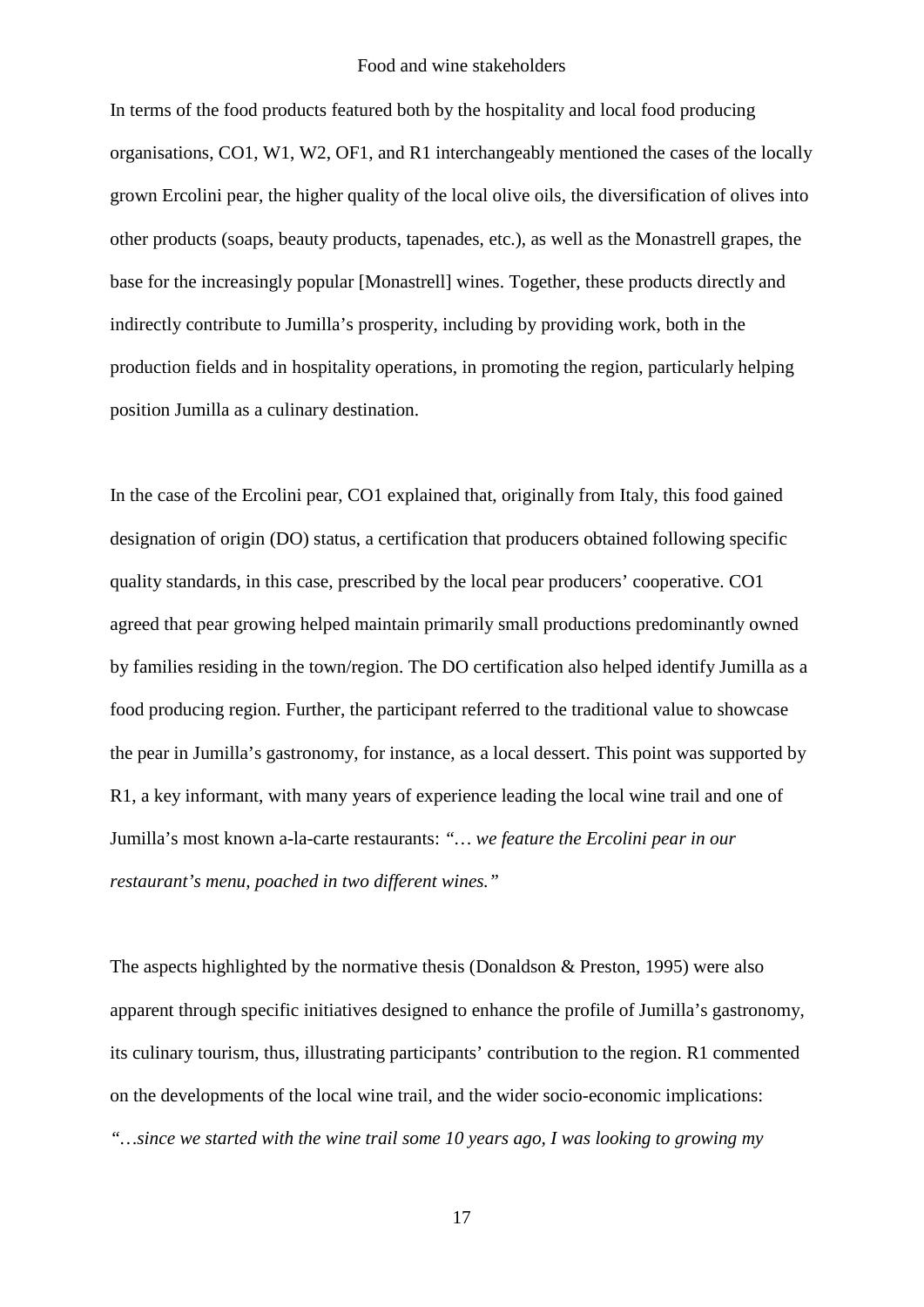*business. With my modest contribution, I can help create a tourist destination here … Before, only very few people ventured in this region to visit a winery; wine tourism did not exist…"*

The managerial thesis (Donaldson & Preston, 1995) also aligns with the findings, namely, in relation to ST's usefulness in recommending structures, practices, and attitudes conducive to stakeholder management. This element can be suggested through comments emphasising the profound changes in the wine and food growing sectors in the last decade. These changes have triggered improvements in brand image, progressively placing Jumilla on Spain's culinary map (R1): *"… since 2012, we have had 19,000 visits to our local wineries. This number does not include those visits to our Gastronomic Days (between 2,500 and 3,000), but these visitors are nevertheless involved in consumption of local wine and food. Many of these people may go and visit a local museum or a castle, and then become involved in the local gastronomy."* The economic spill-overs can be significant, as suggested by W2: *"For us, wine tourism represents value added; wine tourists are not the best segment for our business, but it is the most profitable."* The respondent was also referring to visitors' profile during the weeks of the Gastronomic Days; visitation and potential positive word-of-mouth could also contribute to the enhancement of Jumilla in the eyes of other travellers.

Other findings relate to the extension of the wine and food products beyond their commodity status. OF1, for instance, was already diversifying his olive farm, and adding value to his olive products. The respondent was developing a rural tourism operation in the middle of the olive farm, located in an area where rich fauna and flora coexist. These current developments could further contribute to improving the image and 'branding' of Jumilla. Moreover, OF1 acknowledged hiring local residents for the farm's daily operations, harvests, and other activities throughout the year. Now involved in diversifying into tourism, OF1 expected to involve local residents more, both in terms of education and labour. On a similar note, R1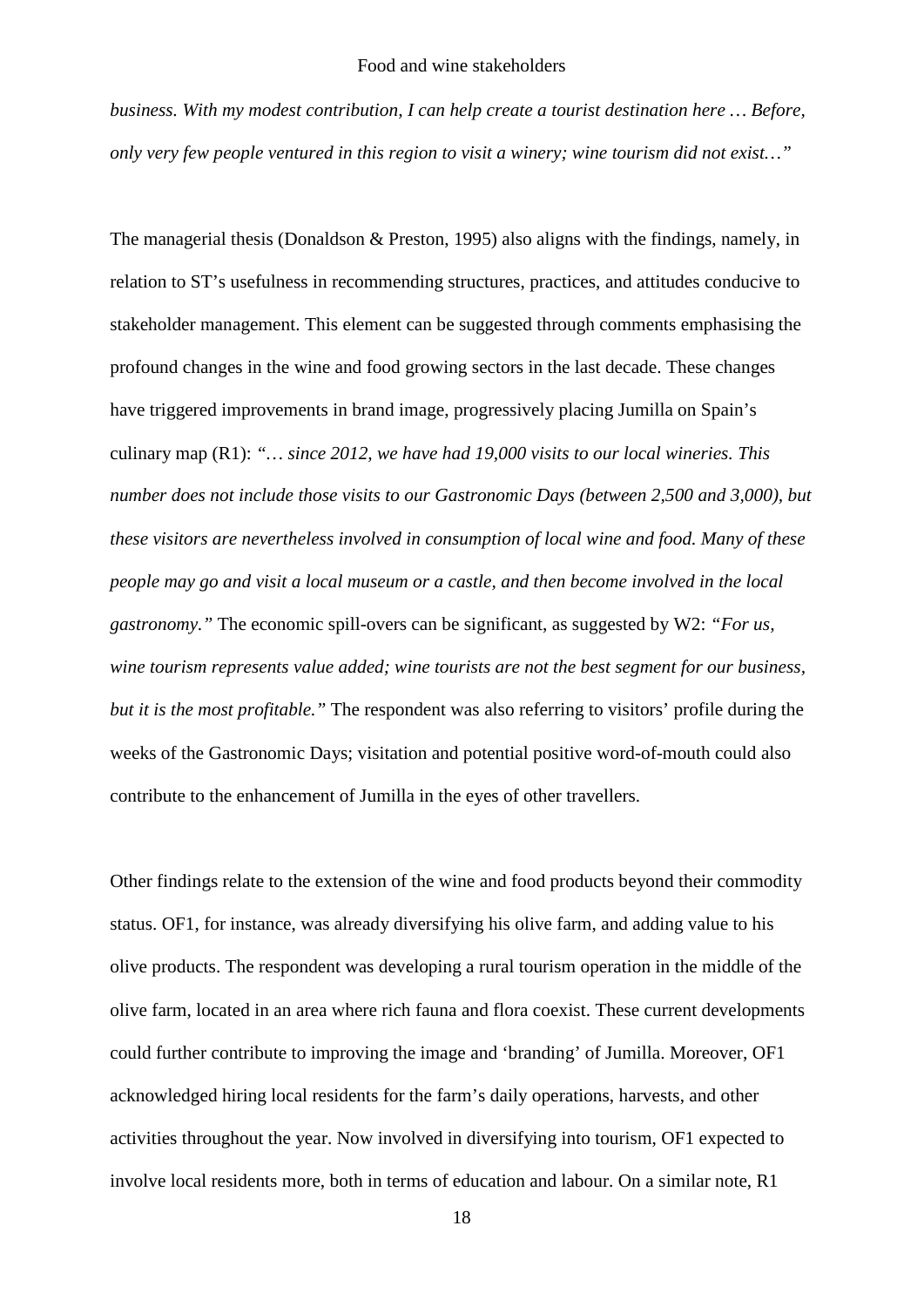referred to alternative avenues to combine this product with other forms of leisure: *"We have an aesthetician here in Jumilla, who does wine therapy… Here you have an additional product on offer, which can easily be associated to a hotel, a restaurant… and all this [wine related development] keeps growing. We have a local museum associated with the wine trail, a private museum, featuring an Easter theme. This museum works independently, but is associated with our wine trail."*

Again, all these developments can help promote the region and town as a package, which not only emphasises food or wine, but also side events and activities attached to the region and town. In doing so, businesses may also benefit from increased patronage, more direct sales, and future patronage. In this regard, an earlier study (Boyne, Hall, & Williams, 2003) highlights the increasing number of initiatives using locally produced foods and beverages to develop regional tourism. According to the authors, these initiatives can result in enhancing the sustainability of the production of local foods, and strengthen the region's tourism products. The perceived positive impacts of the Gastronomic Days are also illustrated in the addition of other events to extend the calendar year of activities such as Music among Wines (W2): *"The wine calendar has two important dates, one of them being between May and July; in this event, there are music concerts performed at local wineries. This event, which is primarily organised for people to travel to local wineries, also entails a winery visit, followed by a wine tasting and finger food."*

The interviews also confirmed that all the participating businesses employ local labour fulltime, and occasionally part-time or seasonal employees (e.g., OF1), also local. Thus, keeping employment in an already difficult job market was a direct way in which the participating businesses are benefitting Jumilla's community. The potential for creating or maintaining employment through culinary tourism has also been discussed by Henderson (2011). Finally,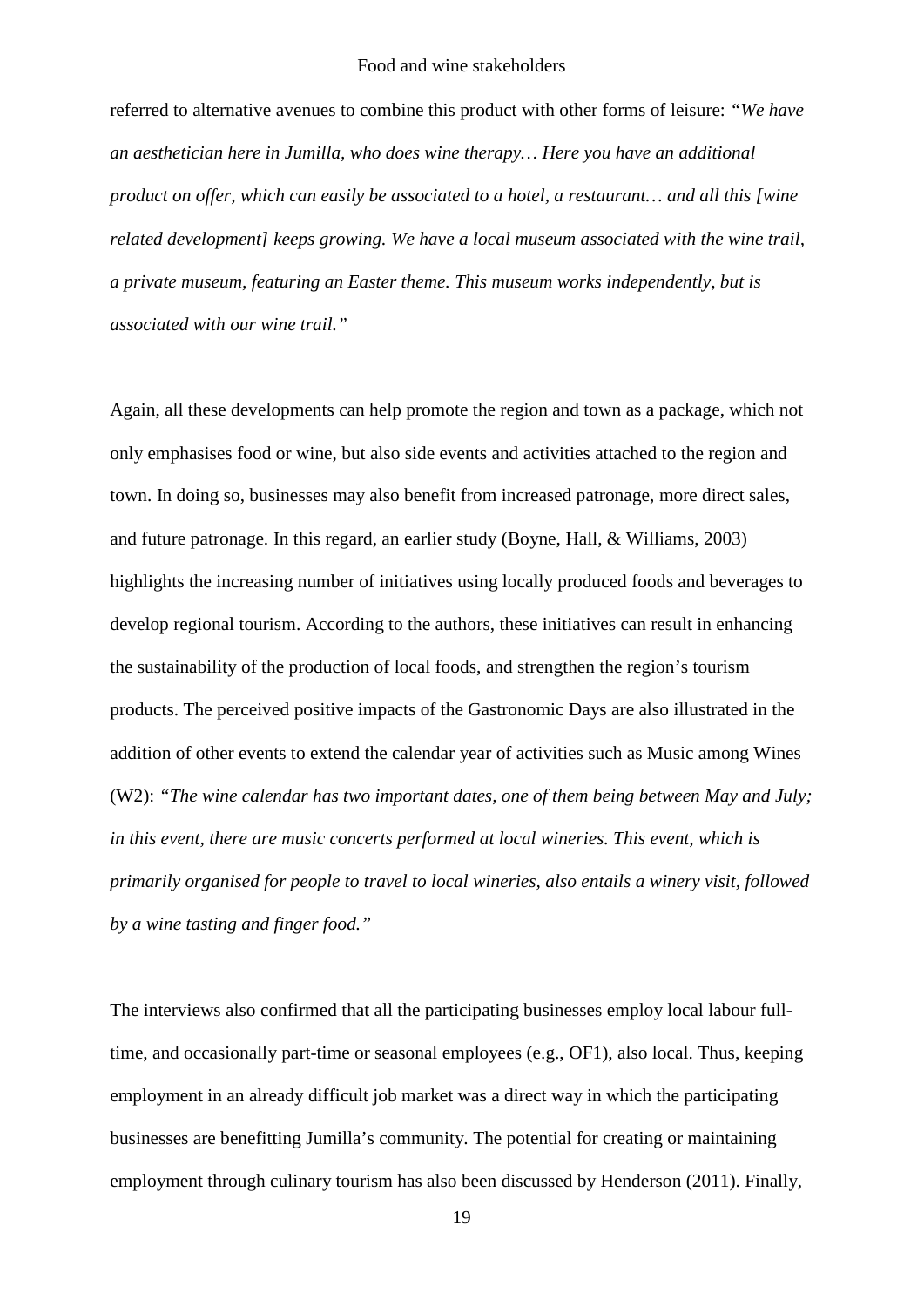participants perceived future growth and success of Jumilla's event and culinary tourism; such growth may contribute to more employment opportunities to cater for increased visitor demand during or after the event.

## **CONCLUSIONS**

The potential benefits of culinary events have been increasingly discussed in the academic literature. These events can provide opportunities for a number of stakeholders, including food growers, service and product providers. For example, the literature refers to increasing positive word-of-mouth, elevating the image of the region, and developing brand awareness about the region's products are some potential benefits (Carlsen, 2002; Hall & Sharples, 2008, Park, Reisinger, & Kang, 2008). In presenting the case of Jumilla's Gastronomic Days through the lens of ST and the TBL concept, the present study sought to contribute to the existing literature on culinary events. Face-to-face, in-depth interviews were conducted among several of the event's stakeholders; additionally, eight businesses currently not involved in the event were interviewed.

The study makes several contributions. In terms of accumulated knowledge, the findings demonstrate the importance of the involvement of various local stakeholders involved in the event in collaborative relationships. Importantly, the leading role and initiative undertaken by the organisation (wine trail association) is highlighted. The efforts of this key stakeholder, as well as other participants in helping build the Jumilla 'brand,' both during and beyond the gastronomic event were identified in many comments. For instance, individual initiatives (e.g., OF1, R1) appear to be drawing the attention of domestic, as well as overseas consumers, particularly through educational, promotional and culinary tourism related activities. Participants also mentioned benefits accruing from the event for their businesses, including in increasing sales prior to 'weaker' business periods, such as in January. Not surprisingly, other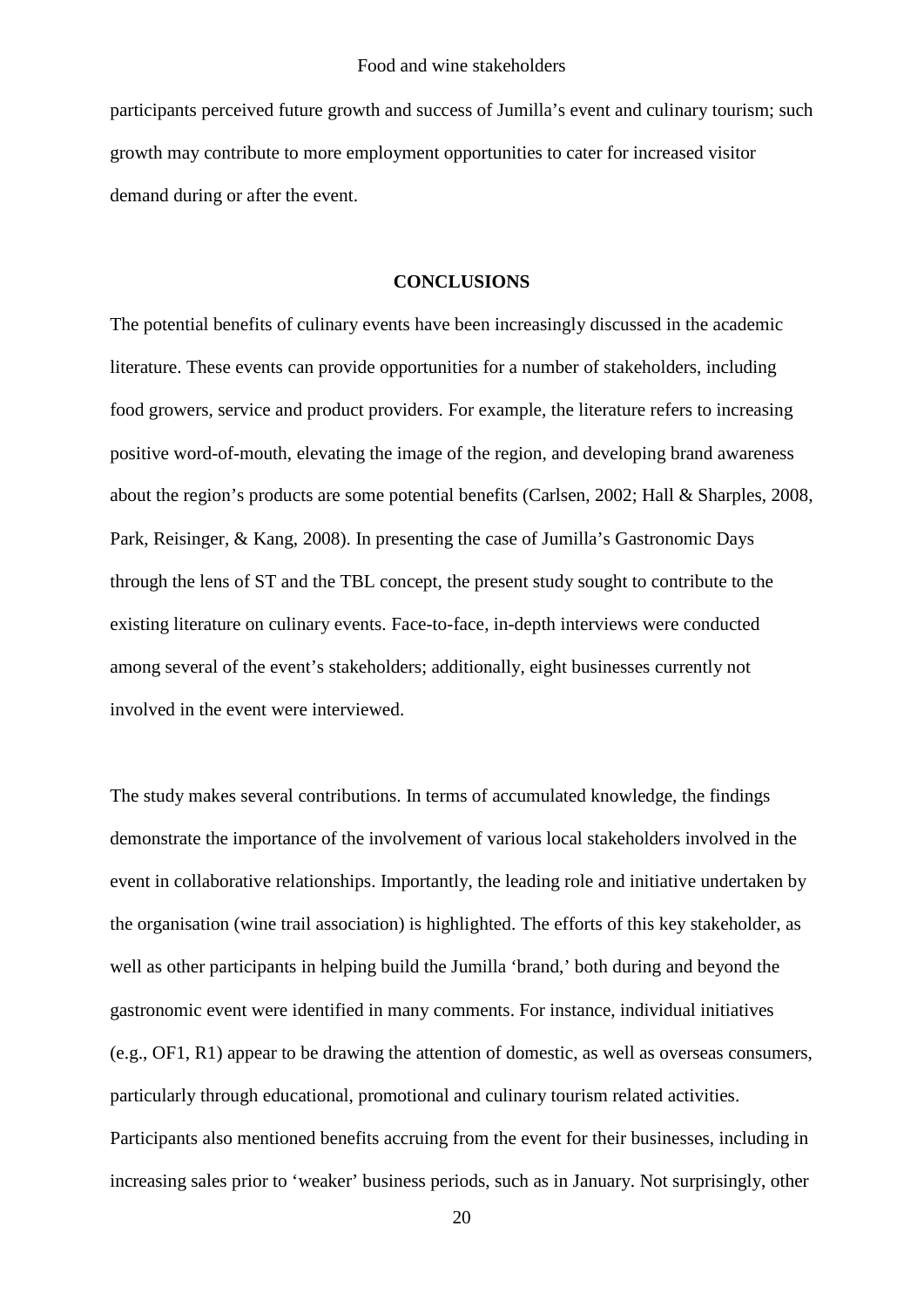interviewees currently not involved in the event demonstrated their desire for direct involvement in future editions.

The study makes an additional contribution in adopting ST and TBL in the context of food and wine festivals, and culinary tourism; to date, very few researchers have sought to develop both ST and TBL in such contexts. For instance, some of the findings directly align with ST research by Donaldson and Preston (1995), in particular with four theses they proposed, namely, descriptive/empirical, instrumental, normative, and managerial. Also aligned with ST research (Donaldson & Preston, 1995; Hede, 2007) was the importance of collaborative relationships, which emerged as a key element in the development and execution of the gastronomic event. Similarly, the findings are also partly in agreement with Hede's (2007, 2008) research. For example, Jumilla's wine trail association (the organisation) and other stakeholders appear to have developed effective reciprocal relationships, with potentially positive impacts for the long-term socio-economic sustainability of the event, the town and the region.

## **IMPLICATIONS**

Overall, the findings have practical and theoretical implications. From a practical perspective, the findings have important implications for Jumilla, as well as for other Spanish regions, and for the establishment and sustainability of food and wine events. Moreover, through collaboration, and the contribution of local businesses and food growers, culinary events may attain long-term sustainability, and benefit a wide range of stakeholders. The survival of the Gastronomic Days, showcasing the  $10<sup>th</sup>$  edition in 2015, suggests that, to a great extent, collaborative relationships among the different local stakeholders are vital to sustain a culinary event in the long-term.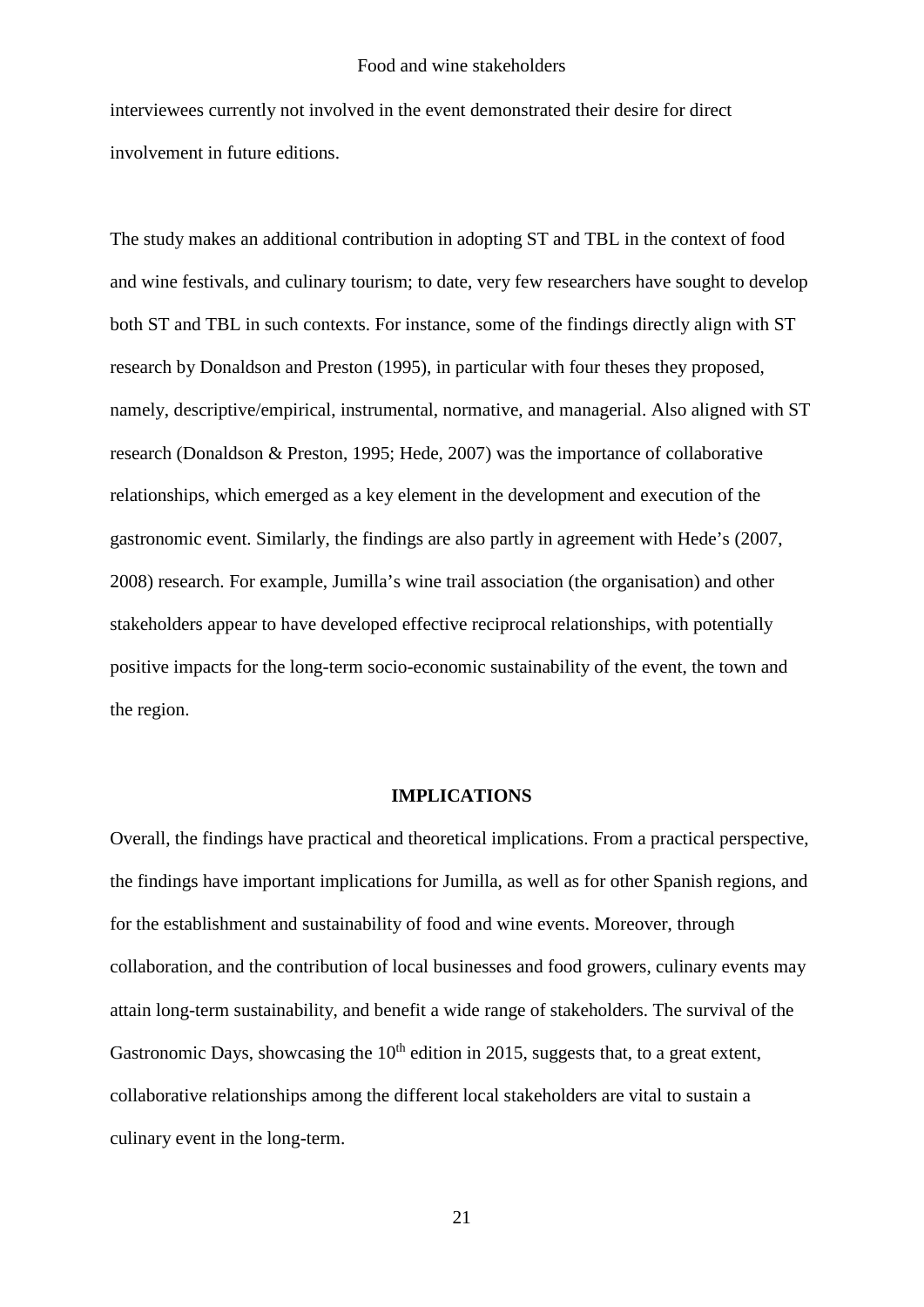From a theoretical perspective, particularly the descriptive/empirical thesis (Donaldson and Preston, 1995), it could be argued that both businesses have both competitive and collaborative interests with clear intrinsic value, namely, to build synergies for the benefit of the stakeholders involved. The work by Kochan and Rubinstein (2000) also appears to fit in this context, underlining what is needed for long-term sustainability of stakeholder businesses. Collaborating, even at a relatively small scale could contribute to a variety of initiatives. As the case of the local olive farm and winery underline, such small-scale collaborative efforts can contribute to the creation of short gastronomic routes, where various industries merge, with potentially mutually beneficial outcomes for the participating stakeholders. Given the geographic composition of many Spanish rural areas, or Mediterranean regions, where olives, vineyards, and other crops coexist, collaborating across industries, and also with hospitality businesses could create long-term sustainable synergies, thus, aligning in some respects with the objectives of the TBL (Hede, 2007).

Along these lines, and mirroring the current economic situation of many Spanish or Mediterranean regions, Jumilla is facing a very serious crisis, with close to 30% unemployment rate within the local population. While gastronomic events and wine tourism only represent one form of regional development, and will not alleviate Jumilla's problems in the short term, the town and region need to develop strategies and alternatives to energise the local economy. In this context, culinary and wine tourism can go a long way. For instance, in the ninth (2014) edition, free visits to the local museums, as well as to the Jumilla's main historical attraction, The Jumilla Castle (Jumilla's Town Hall, 2014) were organised. This development contributes to integrating the local gastronomy, arts, architecture and traditions to provide visitors with a wide range of experiences.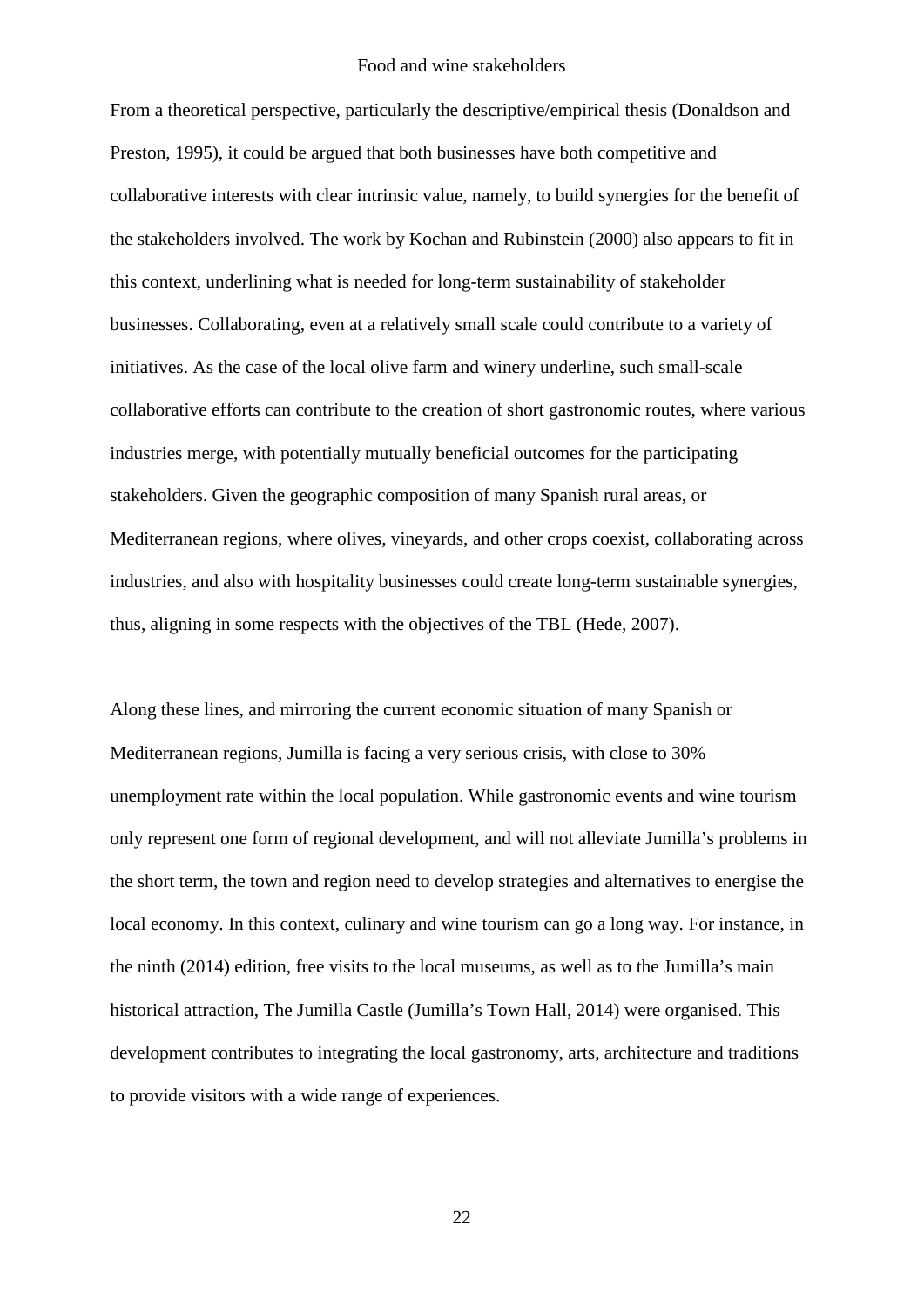Furthermore, the findings clearly identified stakeholders' intentions to build the Jumilla 'brand' not only locally, but also beyond the region's confines, including internationally. These intentions are also supported by collaborative efforts through which the event could experience further growth, helping enhance Jumilla's brand, and, ultimately, benefitting from these achievements in the form of sales, and increased patronage. The above intentions are also partly aligned with the managerial thesis (Donaldson and Preston, 1995), which highlights stakeholder management through recommended structures, attitudes and practices. Together, these potential benefits can spill-over into the community, which might benefit, among other forms, from resulting employment opportunities, allowing some of the residents to stay in the region, or continue traditions and activities they have undertaken for generations, including producing foods. These elements are also closely related to the foundation of TBL (e.g., Hede, 2007). In fact, in these times of crisis, collaboration among different businesses could help maintain or even strengthen a sense of community in the area/town.

Based on the perceived benefits from participating and collaborating, an additional implication emerges. Moreover, by helping build a sustainable gastronomic event through collaboration and involvement, other local businesses may also adhere to the event. The eight additional interviews conducted during the study with other hospitality and food producers in Jumilla clearly identified an interest among these businesses to be part in future editions of the Gastronomic Days. The expected product/service quality requirements from the event organisers (Jumilla's wine trail association) of those taking part at the event constitutes therefore an important implication. For example, in order to satisfy entry requirements, new participants may gain in various aspects, particularly in increasing their professionalism through training, learning about or implementing local recipes, learning foreign languages to cater for other visitor segments, or simply learning and incorporating more rigorous service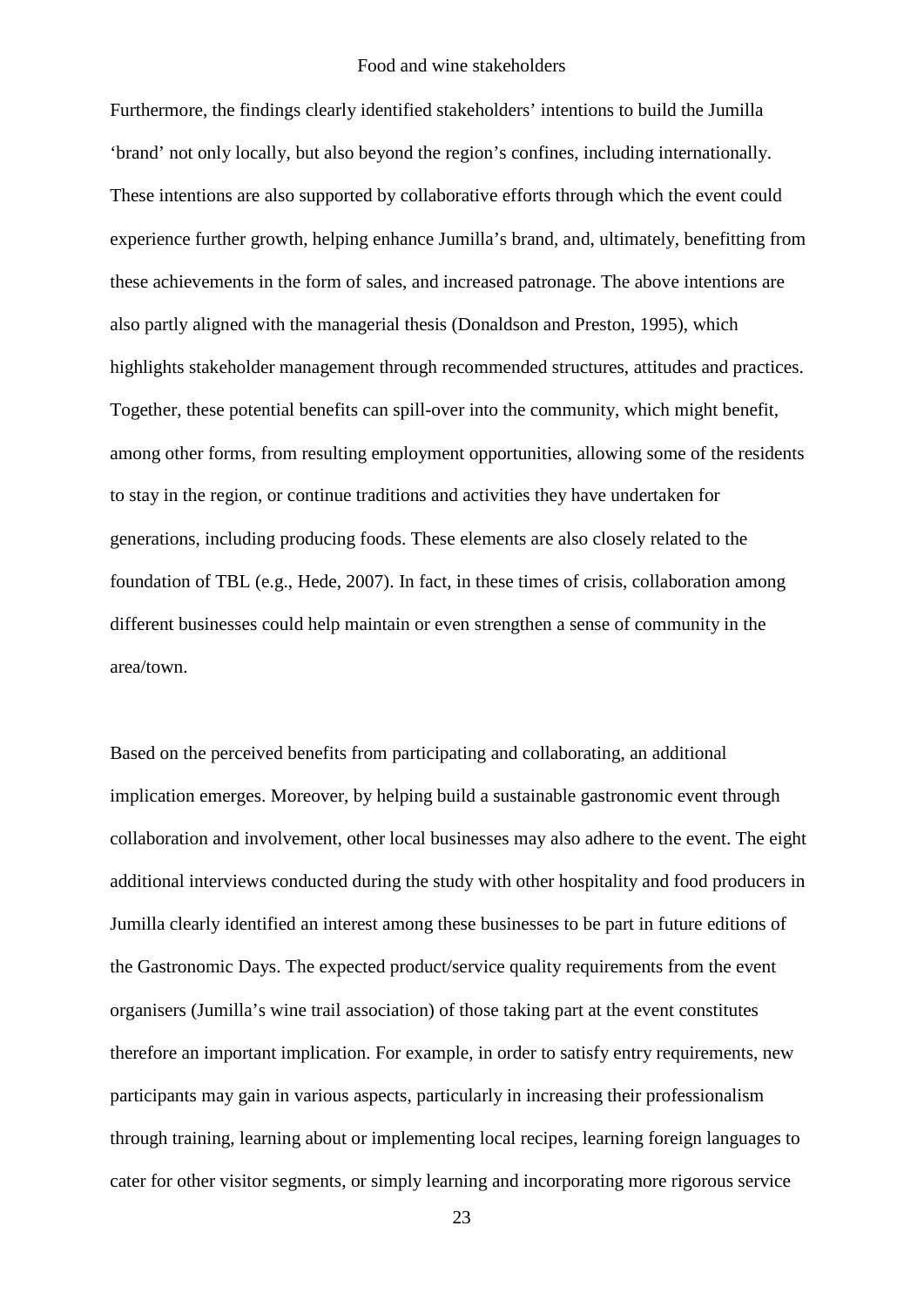standards. A more professional hospitality industry can also result in direct benefits for the region, as perceptions of visitors and local consumers may be enhanced by higher standards of service and product delivery.

This last identified implication is also associated with both the normative and instrumental thesis of ST (Donaldson and Preston, 1995), and has also links to the TBL concept (Hede, 2007). The normative thesis, for instance, prescribes that stakeholders have genuine interests in 'substantive' aspects related to corporate activities (Donaldson and Preston, 1995). In the context of the present study, such aspects and interests relate to economic activities undertaken by participants, potentially enhancing the region's brand image, and their own wealth. The instrumental thesis, on the other hand, emphasises potential connections between the achievement of profitability or growth and stakeholder management (Donaldson and Preston, 1995). In relation to the study's findings, the organisation's management of the participating stakeholders was found to successfully communicate the objectives of the event, and expectations placed upon the participants. Overall, the alignments above illustrate that, apart from identified practical implications of the study, examining stakeholders and the various potential outcomes from collaboration through the lens of both ST and the TBL concept could be very beneficial in facilitating understanding among academics and practitioners.

## **LIMITATIONS AND FUTURE RESEARCH**

As noted previously, one of the study's limitations is the small number of participants. However, given the challenges to meet and/or collect data from all 33 business owners and managers participating at the event, the achieved responses, complemented with other respondents from businesses that currently are not part of the wine trail association do provide valuable insights. Moreover, the four participants currently involved in the event are very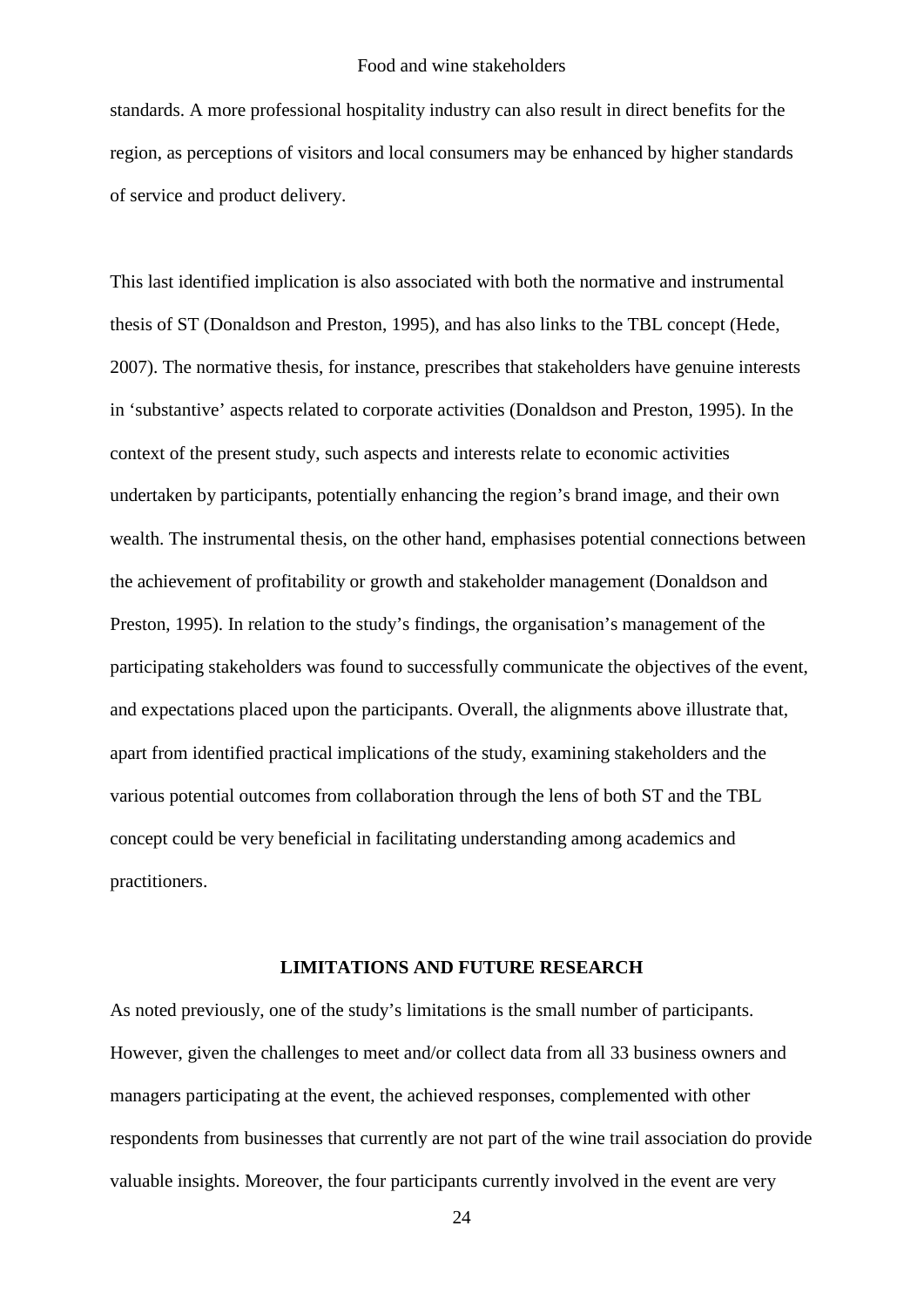experienced, knowledgeable, and reliable sources. As noted previously, one of the interviewees (R1) was at the time of the study chairing the organisation (wine trail association), a second (OF1) was the fifth generation of a local olive oil producing family, and the other two participants were involved in very well established local businesses.

At the same time, however, this aspect concerning participants' experience is also suggested as a further limitation. Indeed, an argument could be made that other local business owners/managers may be less experienced, including in their participation at the event, in engaging in collaborative relationships, or both. As a result, their perceptions might differ from those of the more experienced participants. A final recognised limitation is that the study does not include the views of 'frontline' stakeholders, or those employees working at establishments involved in the event.

The limitations of this study also suggest avenues for future research. Clearly, the number of respondents could be increased in future investigations focussing on stakeholders involved in food and wine events. Researchers could also use ST in the context of food and wine events, as well as in wine and food tourism broadly. One potential outcome is the confirmation or disconfirmation of the usefulness of the theory in such contexts, while another important outcome would be the further development of the theory.

Future studies could also delve into the TBL, including the focus on environmental sustainability, which did not emerge as a relevant element in this study in comparison to socio-economic sustainability. Future research could also focus on Jumilla's Gastronomic Days longitudinally. Doing so could help identify evolutionary patterns, for instance, as to whether or not collaboration is continuous, including collaboration among new participants. Research could also examine and compare business owners and managers who may be more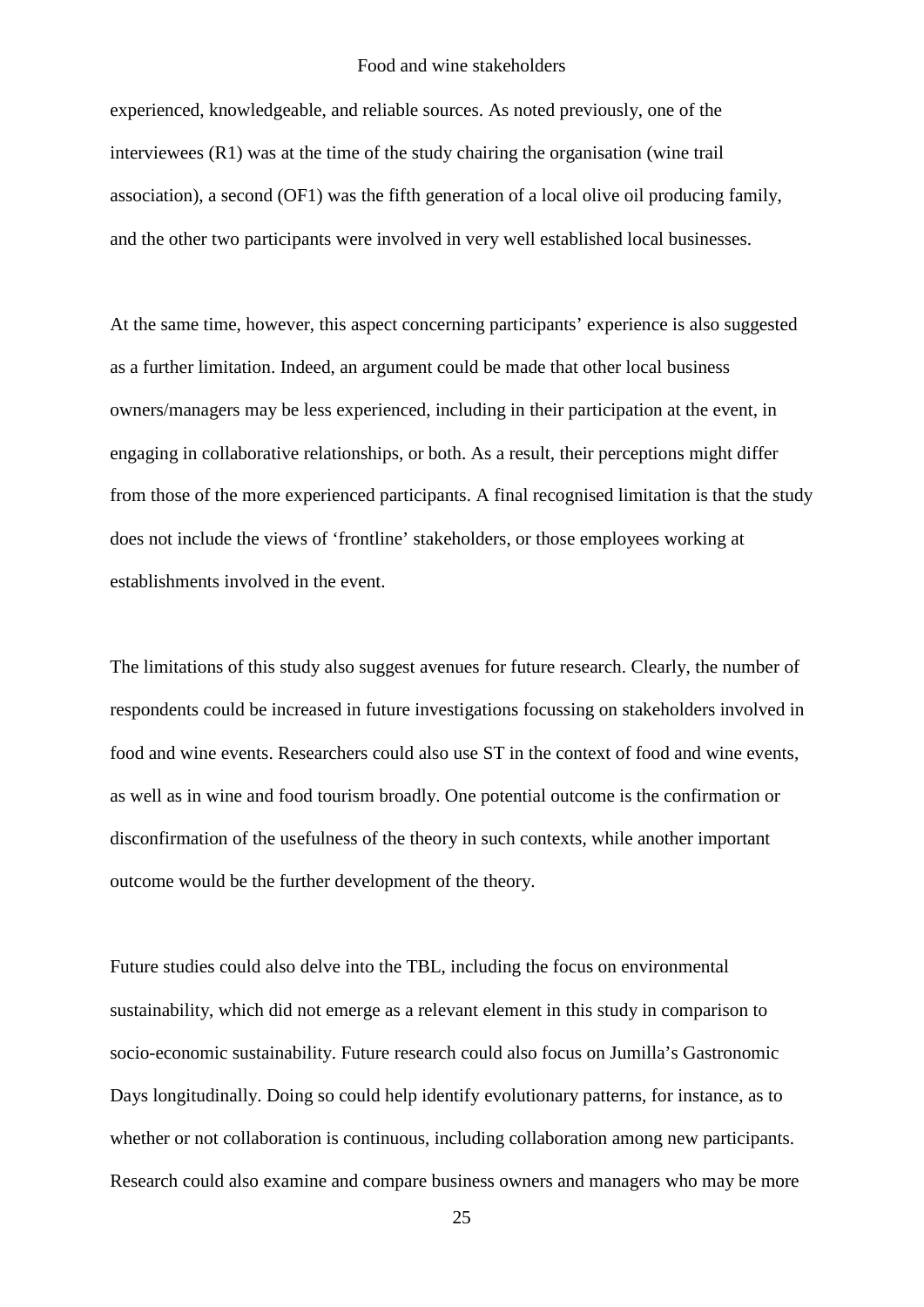experienced in participating in the Gastronomic Days or in collaborative relationships versus the less experienced and their perceived impacts. Conducting this type of research could help identify the different outcomes that could potentially be achieved following each approach. Similarly, gathering the comments and views of employees working at establishments that are part of the Gastronomic Days could provide useful practical insights.

Overall, the study underlines the significance of collaboration in the context of food and wine events in rural areas. As illustrated previously (e.g., Duarte Alonso, 2014; Wargenau & Che, 2007), collaboration can generate significant opportunities; these opportunities may result in positive spill-overs for the local community, and for society in general. In particular, there are opportunities for the local business and their community in the form of celebration, consumption, potential employment, more recognition, enhanced destination image, and resulting increased visitation and revenues through quality consumers. Therefore, the future and continuous study of food and wine events is critical in order to uncover new insights that could positively affect those stakeholders in involved in such events, and contribute to theory development.

#### **REFERENCES**

- Andersson, T. D., & Getz, D. (2008). Stakeholder management strategies of festivals. *Journal of Convention & Event Tourism, 9*(3), 199-220.
- Axelsen, M., & Swan, T. (2010). Designing festival experiences to influence visitor perceptions: The case of a wine and food festival. *Journal of Travel Research, 49*(4), 436-450.
- Beardsley, M. C. (1965). Intrinsic value. *Philosophy and Phenomenological Research, 26*(1), 1-17.
- Blichfeldt, B. S., & Halkier, H. (2014). Mussels, tourism and community development: A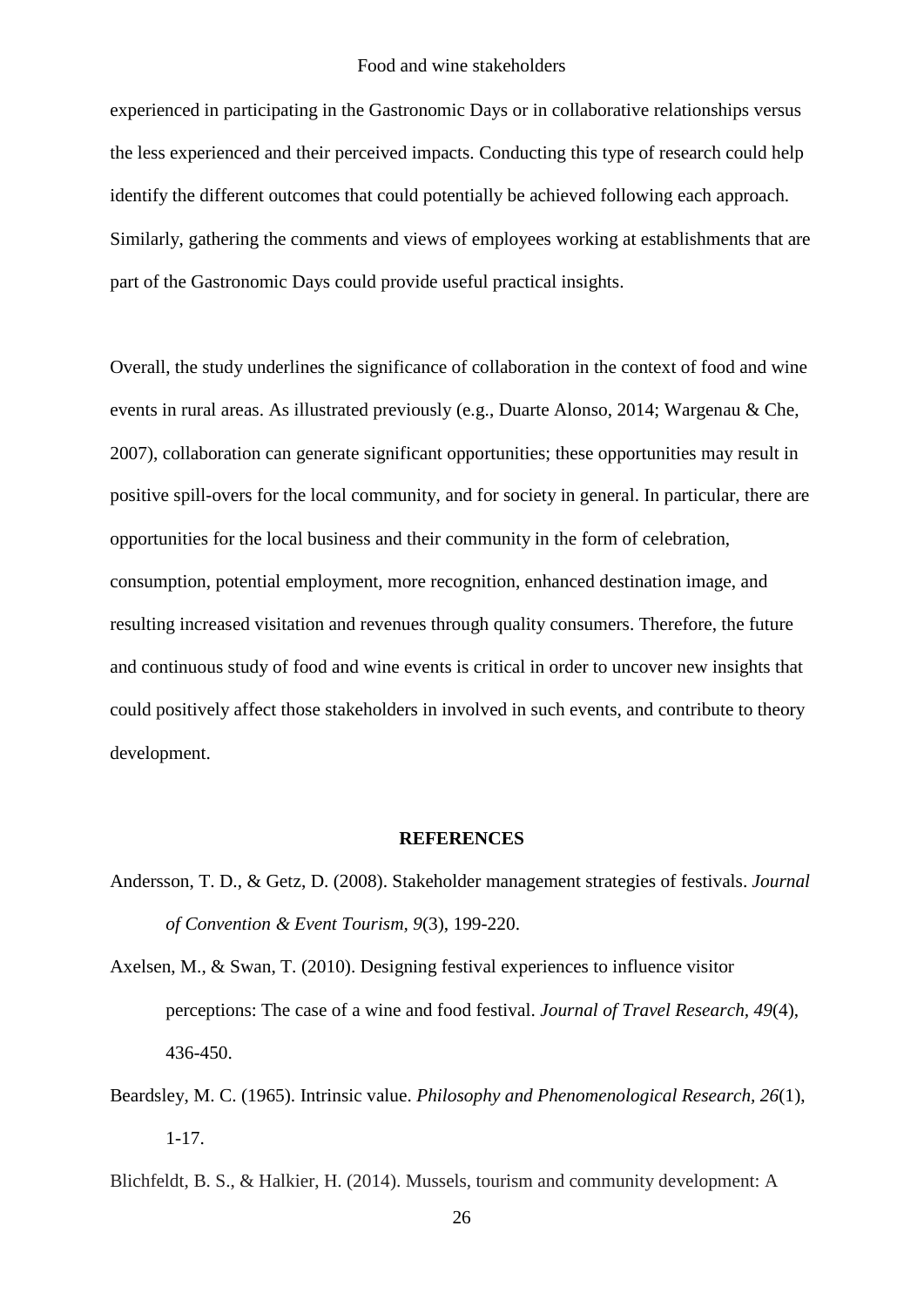case study of place branding through food festivals in rural North Jutland, Denmark. European Planning Studies, 22(8), 1587-1603.

- Boyne, S., Hall, D., & Williams, F. (2003) Policy, support and promotion for food-related tourism initiatives. Journal of Travel & Tourism Marketing, 14(3-4), 131-154.
- Carlsen, J., & Getz, D. (2006). Strategic planning for a regional wine festival: The Margaret River wine region festival. In J. Carlsen & S. Charters (Eds.), *Global wine tourism: Research, management and marketing* (pp. 209–224). Oxon, UK: CABI.
- Cavicchi, A., Santini, C., & Belletti, E. (2013). Preserving the authenticity of food and wine festivals: the case of Italy. *Il Capitale Culturale (Journal of the Department of Cultural Heritage)*, *8*(no issue), pp. 251-271.
- Çela, A., Knowles-Lankford, J., & Lankford, S. (2007). Local food festivals in northeast Iowa communities: A visitor and economic impact study. *Managing Leisure, 12*(2/3), 171–186.
- Cole, S.T., & Chancellor, H.C. (2009). Examining the festival attributes that impact visitor experience, satisfaction and re-visit intention. *Journal of Vacation Marketing, 14*(4), 323-333.
- Donaldson, T., & Preston, L. E. (1995). The stakeholder theory of the corporation: Concepts, evidence, and implications. *Academy of Management, 20*(1), 65-91.
- Duarte Alonso, A., (2014). 'Saborea (Tasting) Lanzarote': Building the foundation of a new food and wine event through collaborative efforts. *Tourism Planning and Development*, *11*(1), 68-85.
- Everett, S., & Slocum, S. L. (2013). Food and tourism: an effective partnership? A UK-based review. *Journal of Sustainable Tourism, 21*(6), 789-809.
- Freeman, R. E. (1984). *Strategic management: A stakeholder approach*. Boston: Pitman Publishing.
- Freeman, R. E. (1994). The politics of stakeholder theory: Some future directions. *Business*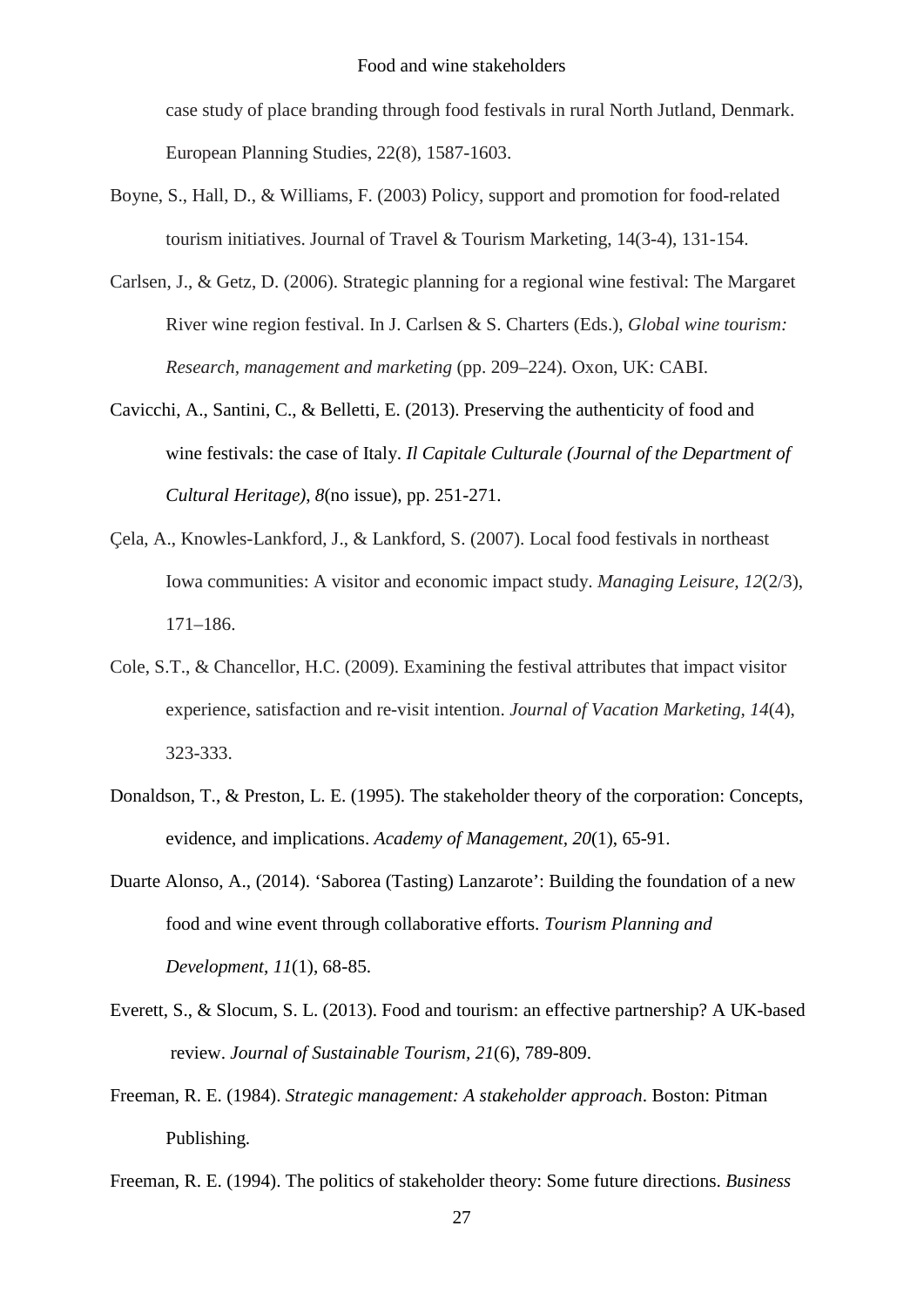*Ethics Quarterly, 4*(4), 409-421.

- Freeman, R. E. (2004). The stakeholder approach revisited. *Zeitschrift für Wirtschafts- und Unternehmensethik, 5*(3), 228-241.
- Freeman, R. E. (2010). *Strategic management: A stakeholder approach*. Cambridge, UK: Cambridge University Press.
- Freeman, R. E., Wicks, A. C., & Parmar, B. (2004). Stakeholder theory and "The corporate objective revisited". *Organization Science, 15*(3), 364-369.
- Hall, C. M., & Sharples, L. (2008). Food events and the local food system: Marketing, management and planning issues. In C. M. Hall & L. Sharples (Eds.), *Food and wine festivals around the world: Development, management and markets* (pp. 23–46). Oxford, UK: Butterworth Heinemann.
- Hede, A-M. (2008). Food and wine festivals: Stakeholders, long-term outcomes and strategies for success. In C.M. Hall and L. Sharples (eds.), *Food and wine festivals and events around the world: Development, management and markets* (pp. 85-100). Oxford, UK: Butterworth Heinemann.
- Hede, A-M. (2007). Managing special events in the new era of the triple bottom line. *Event Management, 11*(1-2), 13-22.
- Henderson, J.C. (2009). Food tourism reviewed. British Food Journal, 111(4), 317-326.
- Jawahar, I. M., & McLaughlin, G. L. (2001). Toward a descriptive stakeholder theory: An organizational life cycle approach. *Academy of Management, 26*(3), 397-414.
- Jumilla's Town Hall (2014). Jumilla's wine trail presents the IX Gastronomic Days that run during this month of November.<http://www.jumilla.org/noticia.asp?id=5806> (accessed July 27, 2015).
- Kochan, T. A., & Rubinstein, S. A. (2000). Toward a stakeholder theory of the firm: The Saturn partnership. *Organization Science, 11*(4), 367-386.

López-Guzmán, T., & Sánchez-Cañizares, S. (2012). Culinary tourism in Córdoba (Spain).